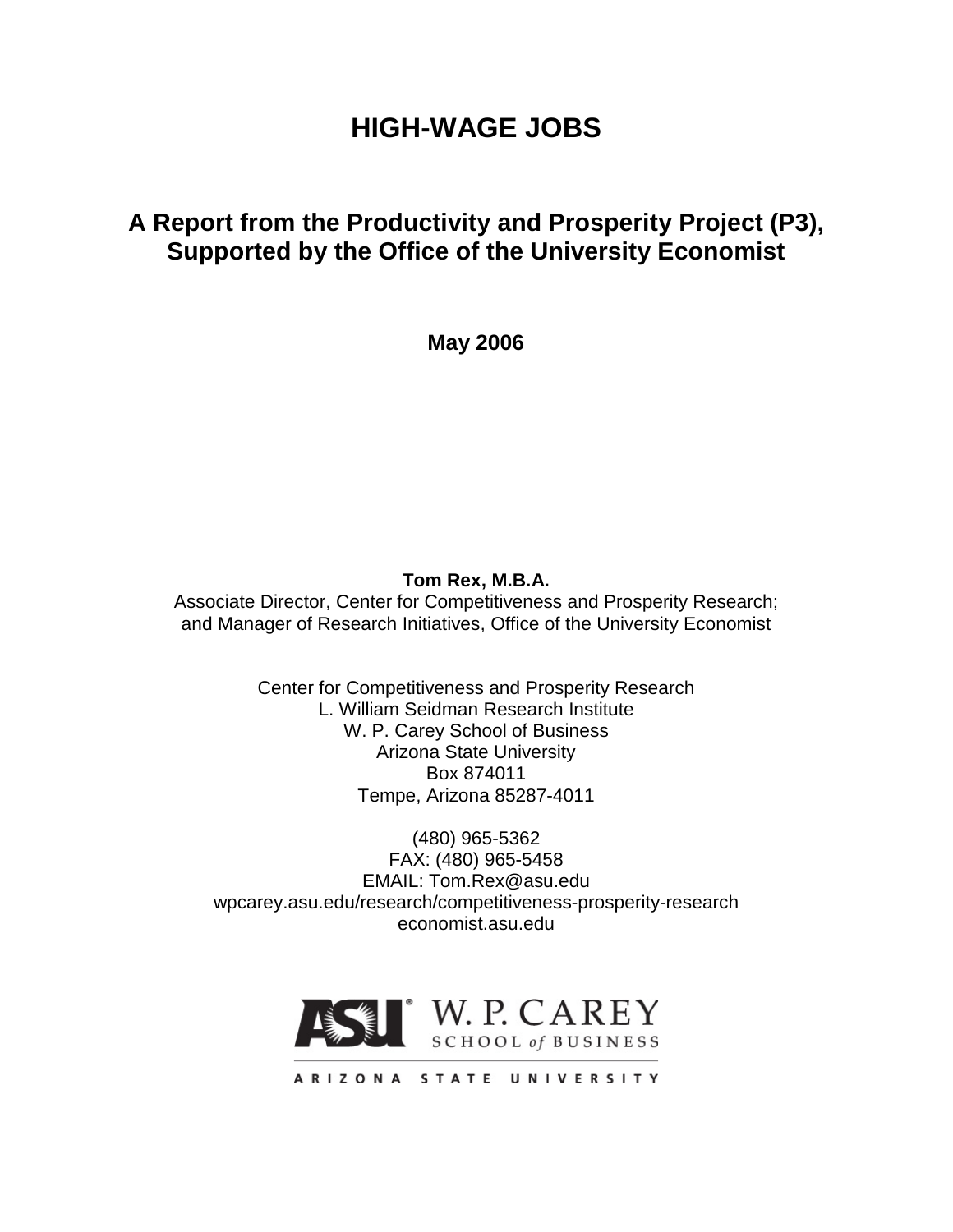# **TABLE OF CONTENTS**

| 3  |
|----|
| 3  |
| 8  |
| 13 |
| 13 |
| 16 |
| 18 |
| 21 |
| 21 |
| 24 |
|    |

# **LIST OF TABLES**

| 1. High-Wage Jobs by Industrial Sector, United States                                                                            | $\overline{4}$ |
|----------------------------------------------------------------------------------------------------------------------------------|----------------|
| 2. 23 Industries with a Large Number of High-Wage Jobs, United States                                                            | 6              |
| 3. High-Wage Jobs by Occupational Group, United States                                                                           | 9              |
| 4. 26 Occupations with a Large Number of High-Wage Jobs, United States                                                           | 11             |
| 5. High-Wage Employment Share Ranked by State, Based on 2004 Industrial Data                                                     | 14             |
| 6. High-Wage Employment Share and Job Quality by State, Based on 2004 Industrial Data                                            | 17             |
| 7. Number and Share of Large High-Wage Industries Ranked by State, Based on 2004<br><b>Industrial Data</b>                       | 19             |
| 8. Large High-Wage Industries in 2004                                                                                            | 20             |
| 9. High-Wage Industries with a Difference in Sectoral Share of at Least 0.10 between Arizona<br>and the National Average in 2004 | 22             |
| 10. The Largest High-Wage Industries in the Nation and in Arizona, 2004                                                          | 23             |
| 11. The Largest High-Wage Occupations in the Nation and in Arizona, 2004                                                         | 27             |

# **LIST OF CHARTS**

| 1. High-Wage Employment Share, Based on 2004 Industrial Data                  | 15 |
|-------------------------------------------------------------------------------|----|
| 2. Selected High-Wage Industries, Arizona Share of National Employment, 2004  | 25 |
| 3. Selected High-Wage Occupations, Arizona Share of National Employment, 2004 | 28 |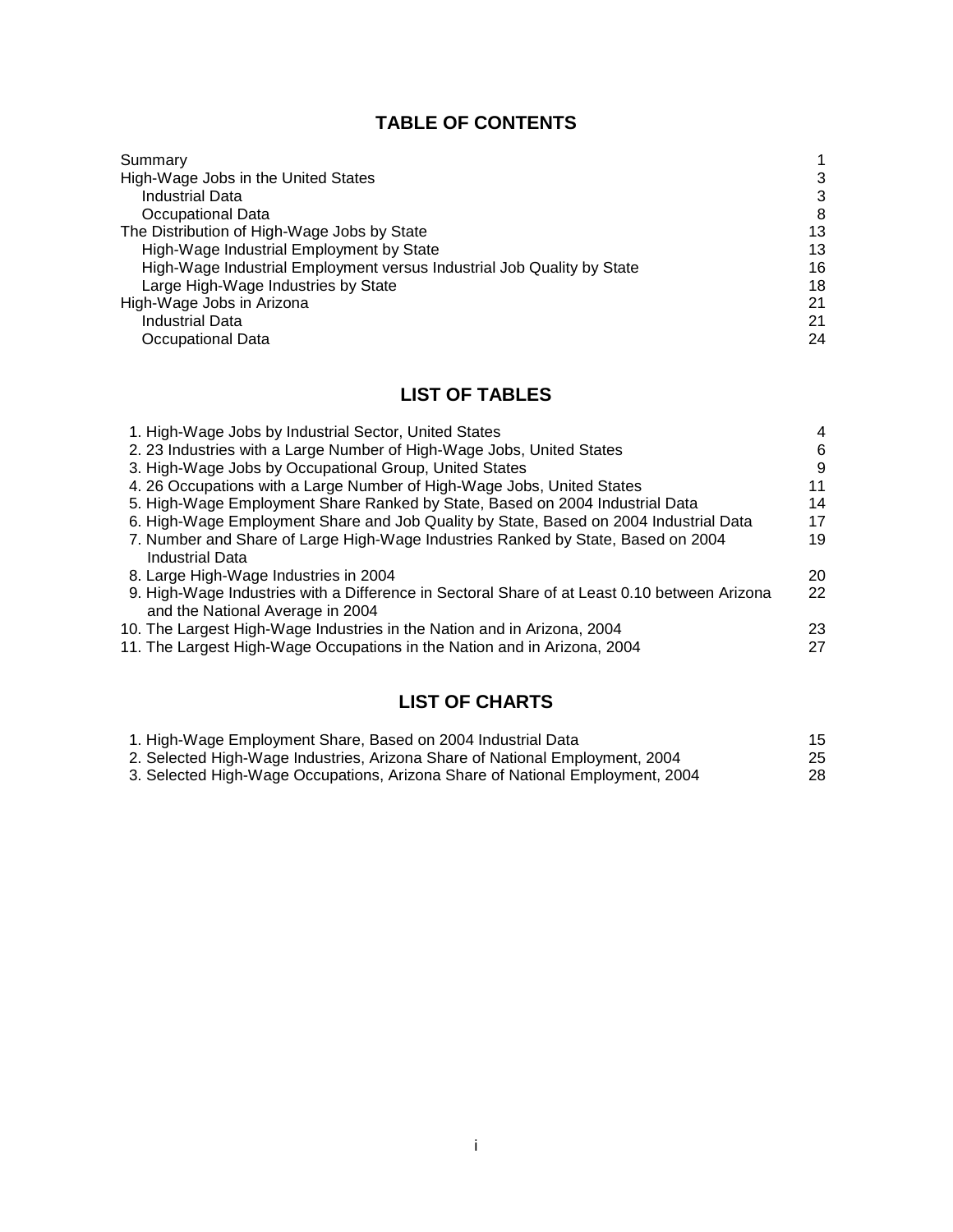#### **SUMMARY**

Approximately 15 percent of all jobs in the United States pay high wages, defined as paying at least 50 percent more than the overall average wage. These high-wage jobs on average pay about twice the overall average. The number of high-wage jobs decreased between 2001 and 2004, while the number of other jobs increased slightly. However, the average wage of high-wage positions rose more between 2001 and 2004 than the average of other jobs.

High-wage jobs are highly concentrated in a minority of industrial sectors, especially in the professional, scientific and technical services sector. By occupational group, high-wage jobs are slightly less concentrated, though many are in the management group. The industries with the greatest number of high-wage jobs are offices of physicians, corporate and regional managing offices, and offices of lawyers. The occupations with the most high-wage employment are general and operations managers and accountants and auditors.

Educational attainment is correlated to the average wage. The correlation is moderate industrially and strong occupationally. Most of the industries and occupations that pay high wages can be considered to be part of the knowledge economy. Science and technology are significant features in close to half of the high-wage jobs.

In only 16 states was the proportion of high-wage jobs in 2004 higher than the national average, but several highly populous states are in this group. The highest proportions largely were in states along the Atlantic Coast from Massachusetts to Virginia, but California, Colorado and Minnesota also were among the top 10. Arizona ranks 17th — in the middle of a group of "competitor" states, but near the bottom of a group of "new economy" states.

By state, the proportion of high-wage jobs relative to the national average in 2004 was highly correlated to industrial job quality as calculated over the entire wage distribution. Differences between the two measures largely occurred in states with high or low shares of employment in tourism, a very low-paying activity.

Arizona is one of the states in which the high-wage end of the employment distribution provides a more favorable impression of its job quality than that based on all employment. Thus, Arizona's subpar job quality is not due to a scarcity of high-wage jobs, but instead results from lesser job quality in the remainder of the employment distribution. In particular, Arizona has an above-average share of very low-paying jobs that serve tourists and seasonal residents.

In turn, the low overall average wage in Arizona — 7 percent less than the U.S. average primarily results from factors other than job quality. The average wage in Arizona is less than the U.S. average in the vast majority of industries and occupations, both high- and low-paying.

Between 2001 and 2004, the high-wage share of total employment fell slightly more in Arizona than the U.S. average. However, the average wage of these high-wage jobs rose a little more in Arizona than nationally.

Among the high-wage industries, semiconductor manufacturing is by far the largest in Arizona relative to the U.S. average. Other high-paying industries that are relatively large in Arizona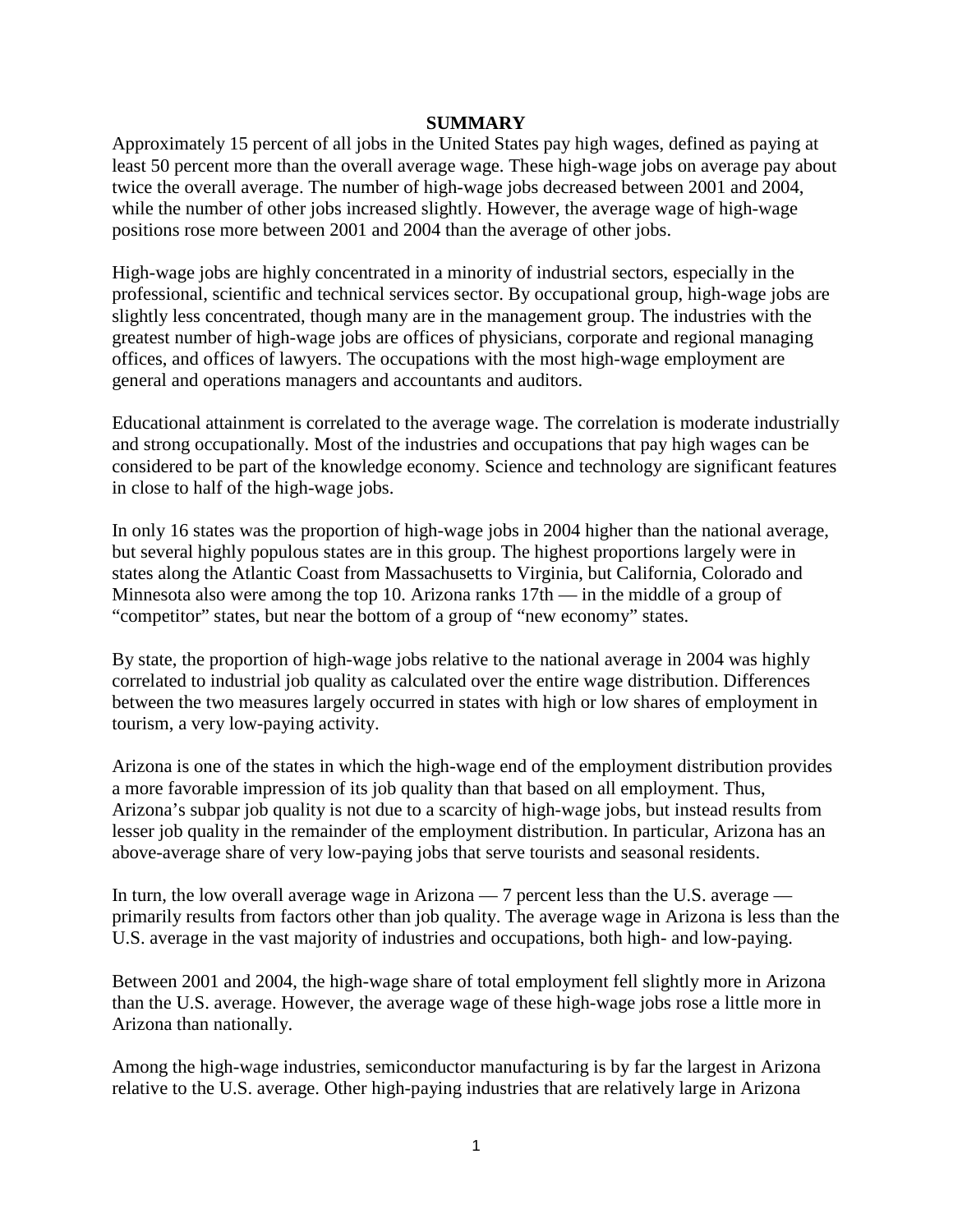include manufacturing of search and navigation instruments, manufacturing of aircraft engines, wholesale trade of electronics, management consulting, real estate credit, credit card issuing, and land subdivision. In contrast, Arizona has relatively little employment in corporate and regional managing offices, research and development, offices of lawyers, and health insurance carriers. By high-wage occupation, Arizona has relatively many working as wholesale trade representatives for scientific and technical products, electrical engineers, electronics engineers, and management analysts, but relatively few working as general and operations managers and computer systems analysts.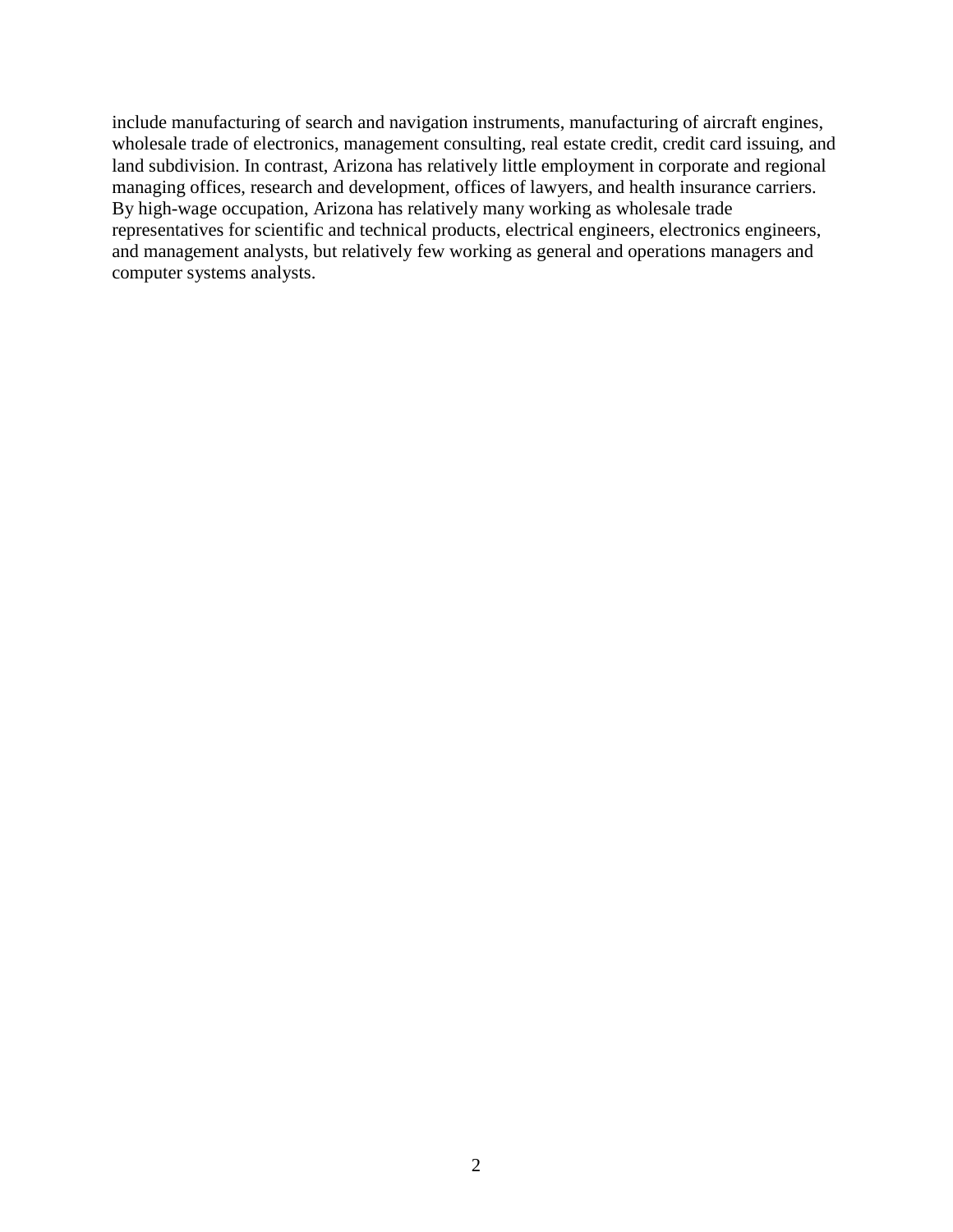#### **HIGH-WAGE JOBS IN THE UNITED STATES**

A high-wage job is defined in this analysis as one in an industry or occupation in which the average wage is at least 50 percent higher than the overall average. The Bureau of Labor Statistics (BLS), part of the U.S. Department of Labor, is the source of the workforce data used in this analysis. The latest data for 2004 are compared to those of 2001, the last recessionary period.

This analysis uses data already aggregated by industry or occupation. If data for individuals were available, the results of this analysis undoubtedly would be somewhat different. In this analysis, all employment in industries or occupations identified as high-wage is counted as high-wage, though certainly a sizable fraction of the jobs in such categories, particularly by industry, pay less than 150 percent of the overall average. This is offset by not counting those high-wage jobs that exist in industries or occupations in which the average wage is not at least 50 percent higher than the overall average. Despite this aggregation issue, two estimates of high-wage employment from two separate databases — one by industry, the other by occupation — are similar at approximately 19 million nationally.

#### **Industrial Data**

The Census of Employment and Wages (CEW) — previously referred to as the unemployment insurance or ES-202 program — is a census of all workers covered by the unemployment insurance program and provides the most detailed industrial data. However, the wages of parttime workers or those who work more than 40 hours per week are not adjusted to full-timeequivalent status. Annual data for 2004 were released in October 2005.

Industrially, workforce data currently are categorized by the North American Industry Classification System (NAICS), which presents data hierarchically. The most detailed data are for industries (5- or 6-digit NAICS code). These are totaled into industry groups (4-digit), then into subsectors (3-digit), and finally into 20 sectors (2-digit). This analysis focuses on industries and sectors.

Full industrial detail is available from the CEW program, but workers not covered by the unemployment insurance program are not included. The national CEW dataset includes 1,170 industries.

In 2004, the overall average wage from the CEW dataset was \$39,354. For this analysis, 190 industries (16.2 percent of all industries) had an average wage at least as high as \$59,031 — 50 percent higher than the overall figure. Employment in these 190 high-wage industries totaled nearly 19.5 million, or 15.0 percent of the overall employment of 129.3 million. Thus, based on the high-wage definition used in this analysis, a little more than one-in-seven jobs paid high wages in 2004. The average wage among the 19.5 million high-wage jobs was \$75,328 — 91 percent higher than the overall average.

Even though the recession ended in late 2001, the total number of jobs counted in the CEW was slightly lower (–0.3 percent) in 2004 than in 2001. Employment losses from 2001 to 2004 were significant among the high-wage industries, with the number of high-wage jobs falling 4.1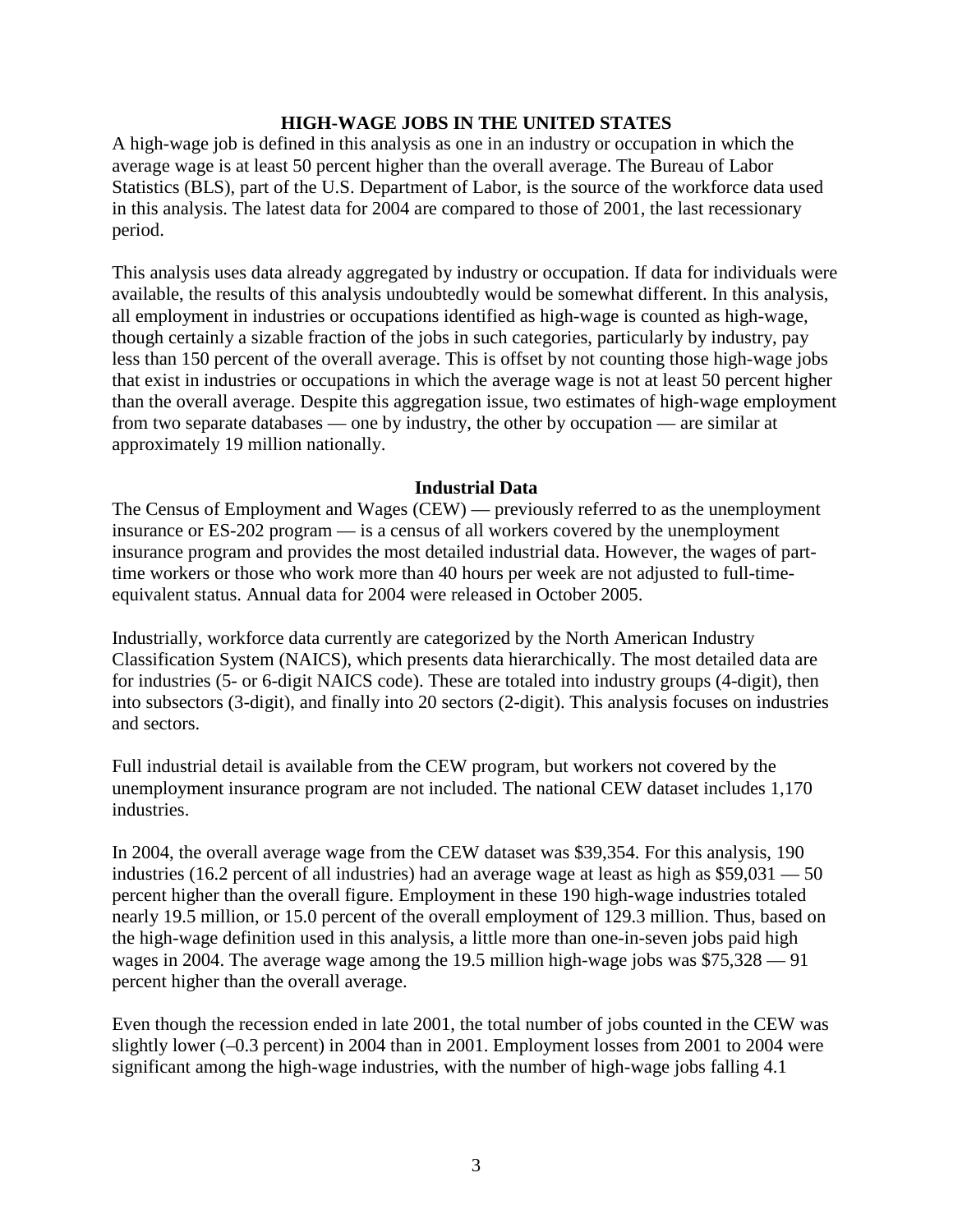percent. In contrast, a small employment gain of 0.4 percent was registered among the 85 percent of all jobs not identified as high wage.

Not considering inflation, the overall average wage rose 8.7 percent between 2001 and 2004. The increase was greater among the high-wage industries at 9.8 percent. Adjusting for inflation using the GDP implicit price deflator, the overall average wage rose 2.8 percent over the three years, with a 3.8 percent gain in the high-wage industries. The inflation-adjusted advances were less using the Consumer Price Index: 1.9 percent overall and 2.9 percent in the high-wage industries.

#### **Employment and Wages by Sector and Industry**

High-wage employment in 2004 was concentrated in seven of the 20 sectors (see Table 1), which accounted for 93 percent of the high-wage jobs. Only 40 percent of all jobs were in the same seven sectors. In contrast, in five sectors, no industry paid an average wage at least 50 percent higher than the overall average, though 30 percent of all employment was in these five sectors.

Among the seven sectors that accounted for nearly all of the high-wage jobs, employment in high-wage industries as a share of total sectoral employment ranged widely, from 14 percent in health care and social assistance and 20 percent in manufacturing up to approximately 70 percent each in information and professional, scientific and technical services and 100 percent in management of companies. In two other sectors — mining and utilities — employment in highwage industries accounted for a sizable share of the sectoral total, but neither of these sectors are major employers.

Nearly 25 percent of the high-wage jobs (employment of nearly 4.8 million) were in the professional, scientific and technical services sector. The manufacturing and finance and insurance sectors had the next largest numbers of high-wage jobs at just less than 2.9 million each.

# **TABLE 1 HIGH-WAGE JOBS BY INDUSTRIAL SECTOR United States**

| <b>Sector</b>                                   | Share of<br>High-Wage<br><b>Jobs in 2004</b> | Average<br>Wage as a<br>Ratio to the<br>High-Wage<br>Average | <b>Percent</b><br>Change in<br><b>Employment</b><br>between 2001<br>and 2004 |
|-------------------------------------------------|----------------------------------------------|--------------------------------------------------------------|------------------------------------------------------------------------------|
| Professional, Scientific and Technical Services | 24.6%                                        | 94%                                                          | $-2%$                                                                        |
| Manufacturing                                   | 14.9                                         | 101                                                          | $-15$                                                                        |
| Finance and Insurance                           | 14.7                                         | 121                                                          | 2                                                                            |
| Information                                     | 10.9                                         | 94                                                           | $-17$                                                                        |
| <b>Health Care and Social Assistance</b>        | 10.3                                         | 86                                                           |                                                                              |
| <b>Wholesale Trade</b>                          | 8.8                                          | 94                                                           | 3                                                                            |
| <b>Management of Companies</b>                  | 8.7                                          | 106                                                          | -1                                                                           |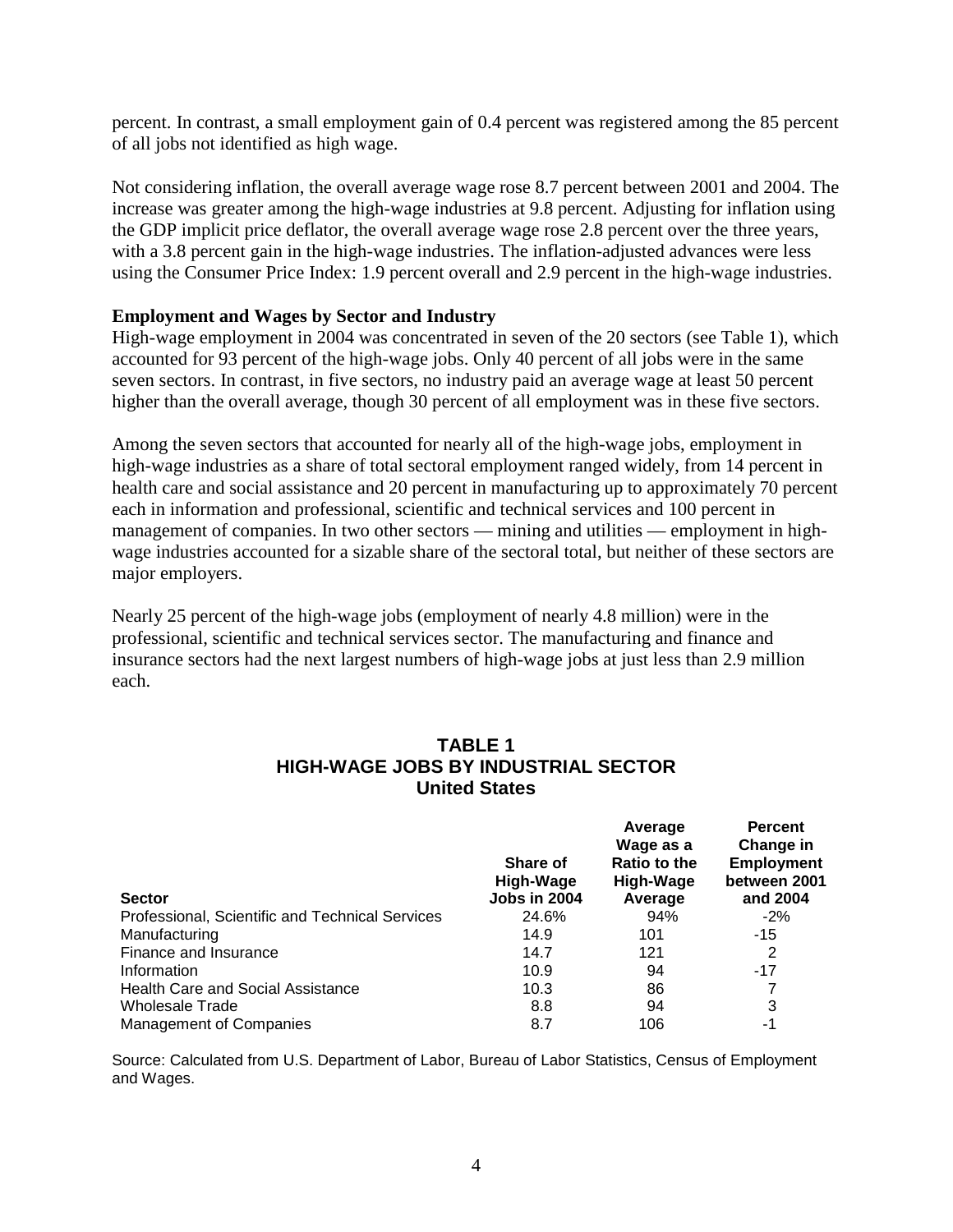Even among the seven sectors that accounted for the bulk of the high-wage jobs, the average wage among the high-wage industries varied widely, from more than \$91,000 in the finance and insurance sector to less than \$65,000 in health care and social assistance. Considering both the number of high-wage jobs and the average wage of those jobs, the professional, scientific and technical services sector had the largest impact, followed by finance and insurance.

Employment dropped between 2001 and 2004 in half of the 20 sectors. Both the numeric and percentage decreases were largest in manufacturing and information, each of which provided a substantial number of high-wage jobs. In contrast, employment rose significantly on both a numeric and percentage basis in health care and social assistance, another sector with a considerable number of high-wage jobs. Numerically, job growth also was large in the accommodation and food services and government sectors, while the percent change was significant in the educational services and accommodation and food services sectors.

Among the 190 high-wage industries, 23 had employment of at least 194,600 — each accounting for at least 1 percent of the total high-wage figure. These 23 industries (see Table 2) were responsible for 62 percent of all high-wage jobs. Close to one-fourth of the high-wage jobs were in just three industries: offices of physicians (10.3 percent of all high-wage jobs), corporate and regional managing offices (8.2), and offices of lawyers (5.5).

Within the professional, scientific and technical services sector, six of 19 high-paying industries each accounted for at least 1 percent of all high-wage jobs. In manufacturing, just three of 75 high-paying industries had such a high employment level; two of these experienced significant job losses between 2001 and 2004. Five of 27 high-paying finance and insurance industries met the criteria of at least 1 percent of all high-wage jobs. A significant employment gain occurred in the real estate credit industry while the very high-paying securities brokerage industry experienced a large loss of jobs. In the information sector, 20 industries paid high wages. The three largest of these all had an average wage less than the overall high-wage average and experienced large job losses between 2001 and 2004.

Offices of physicians, the only industry within the health care and social assistance sector to pay high wages, employed just more than two million — more than any other high-wage industry. The corporate and regional managing offices industry was the second-largest high-wage employer with 1.6 million workers, the largest of three high-paying industries in the management of companies sector. Three of 13 high-paying wholesale trade industries met the 1 percent criteria. Among the other 13 sectors, 32 industries paid high wages. The only one to meet the 1 percent threshold was office administrative services, within the administrative services sector.

# **Educational Attainment by Industrial Category**

The national public-use microdata sample (PUMS) from the 2000 census was used to obtain educational attainment of workers by industry. Maximum educational attainment was grouped into five categories: less than high school diploma, high school graduate, some college, bachelor's degree, and advanced degree. Because the Census Bureau grouped industries together in the PUMS, the dataset matching 2004 wage data to 2000 educational data consisted of only 215 industrial categories (versus 1,170 industries in the CEW database). The NAICS level of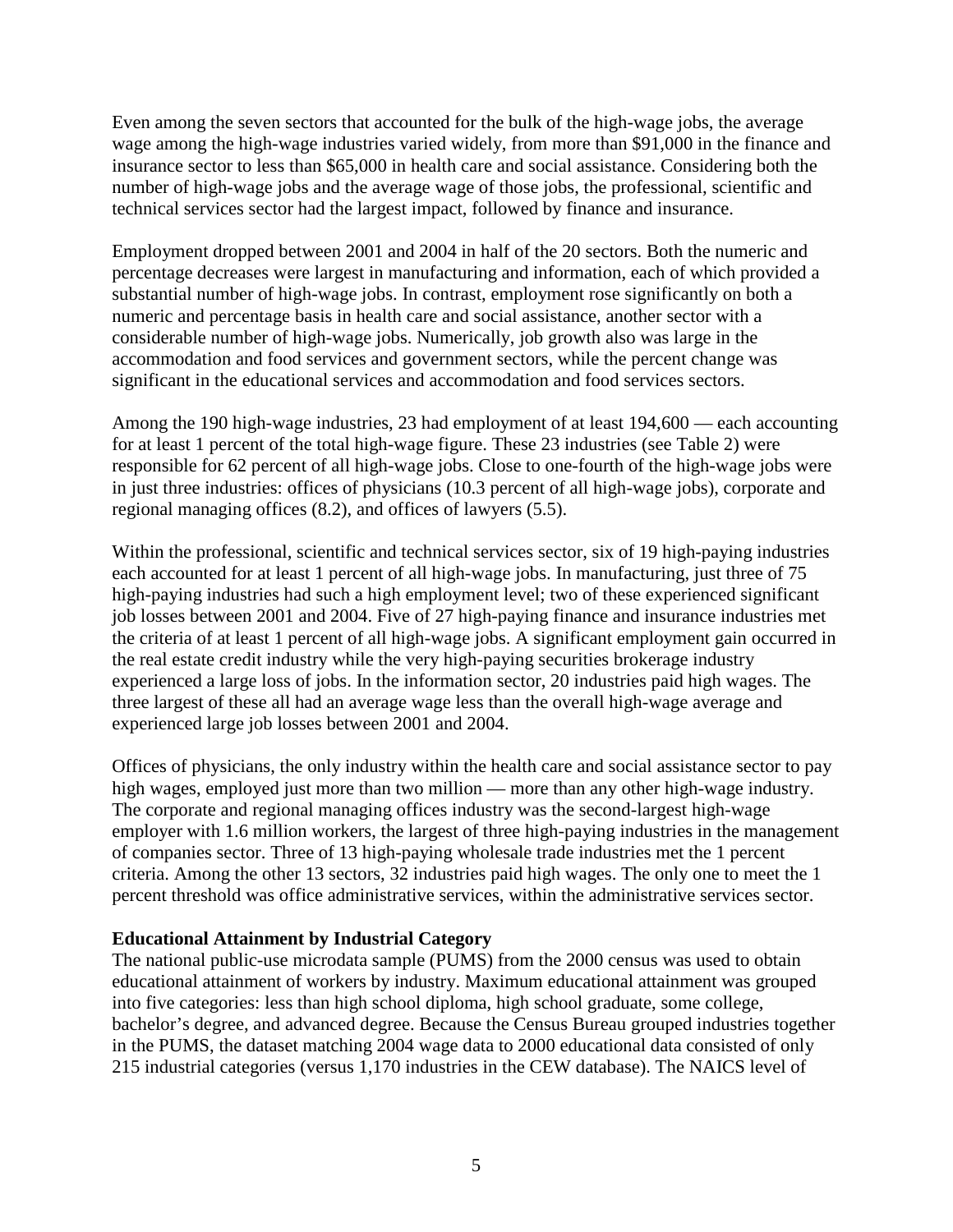# **TABLE 2 23 INDUSTRIES WITH A LARGE NUMBER OF HIGH-WAGE JOBS United States**

|                                                  | Share of<br>High-Wage<br>Jobs in 2004 | Average<br>Wage as a<br>Ratio to the<br><b>High-Wage</b> | <b>Percent</b><br>Change in<br><b>Employment</b><br>between 2001<br>and 2004 |
|--------------------------------------------------|---------------------------------------|----------------------------------------------------------|------------------------------------------------------------------------------|
| <b>Sector: Industry</b>                          |                                       | Average                                                  |                                                                              |
| Professional, Scientific and Technical Services: |                                       |                                                          |                                                                              |
| Offices of Lawyers                               | 5.5%                                  | 91%                                                      | 5%                                                                           |
| <b>Engineering Services</b>                      | 4.0                                   | 87                                                       | $-2$                                                                         |
| <b>Custom Computer Programming Services</b>      | 2.6                                   | 107                                                      | -9                                                                           |
| <b>Research and Development</b>                  | 2.5                                   | 107                                                      | 4                                                                            |
| <b>Computer Systems Design Services</b>          | 2.4                                   | 104                                                      | $-7$                                                                         |
| <b>Management Consulting Services</b>            | 1.5                                   | 103                                                      | $\overline{4}$                                                               |
| Manufacturing:                                   |                                       |                                                          |                                                                              |
| <b>Pharmaceutical Preparations</b>               | 1.2                                   | 113                                                      | 3                                                                            |
| Semiconductor and Related Devices                | 1.1                                   | 117                                                      | $-25$                                                                        |
| Aircraft                                         | 1.1                                   | 98                                                       | $-13$                                                                        |
| Finance and Insurance:                           |                                       |                                                          |                                                                              |
| Property and Casualty Insurance Carriers         | 2.5                                   | 81                                                       | $-1$                                                                         |
| <b>Health Insurance Carriers</b>                 | 1.8                                   | 79                                                       | 1                                                                            |
| <b>Real Estate Credit</b>                        | 1.7                                   | 97                                                       | 48                                                                           |
| <b>Life Insurance Carriers</b>                   | 1.5                                   | 91                                                       | $-15$                                                                        |
| Securities Brokerage                             | 1.5                                   | 219                                                      | $-19$                                                                        |
| Information:                                     |                                       |                                                          |                                                                              |
| <b>Wired Telecommunications Carriers</b>         | 2.8                                   | 91                                                       | $-26$                                                                        |
| Data Processing and Hosting                      | 1.4                                   | 82                                                       | $-16$                                                                        |
| <b>Software Publishers</b>                       | 1.2                                   | 84                                                       | $-13$                                                                        |
| Health Care and Social Assistance:               |                                       |                                                          |                                                                              |
| <b>Offices of Physicians</b>                     | 10.3                                  | 86                                                       | $\overline{7}$                                                               |
| Wholesale Trade:                                 |                                       |                                                          |                                                                              |
| Wholesale Trade Agents and Brokers               | 3.3                                   | 84                                                       | 23                                                                           |
| Computers, Peripherals and Software              | 1.2                                   | 121                                                      | $-18$                                                                        |
| <b>Drugs and Sundries</b>                        | 1.1                                   | 102                                                      | 8                                                                            |
| Management of Companies:                         |                                       |                                                          |                                                                              |
| Corporate and Regional Managing Offices          | 8.2                                   | 103                                                      | $-1$                                                                         |
| Other:                                           |                                       |                                                          |                                                                              |
| <b>Office Administrative Services</b>            | 1.7                                   | 82                                                       | 23                                                                           |

Source: Calculated from U.S. Department of Labor, Bureau of Labor Statistics, Census of Employment and Wages.

these categories covered the range from sectors to industries, but commonly were industry groups (four-digit).

The average wage in 2004 was correlated with the educational attainment of workers by industrial category, though the relationship was not especially strong. Simple correlations of the 2004 CEW average wage with the percentage of respondents in various educational attainment categories were as follows:

• –.52, less than high school diploma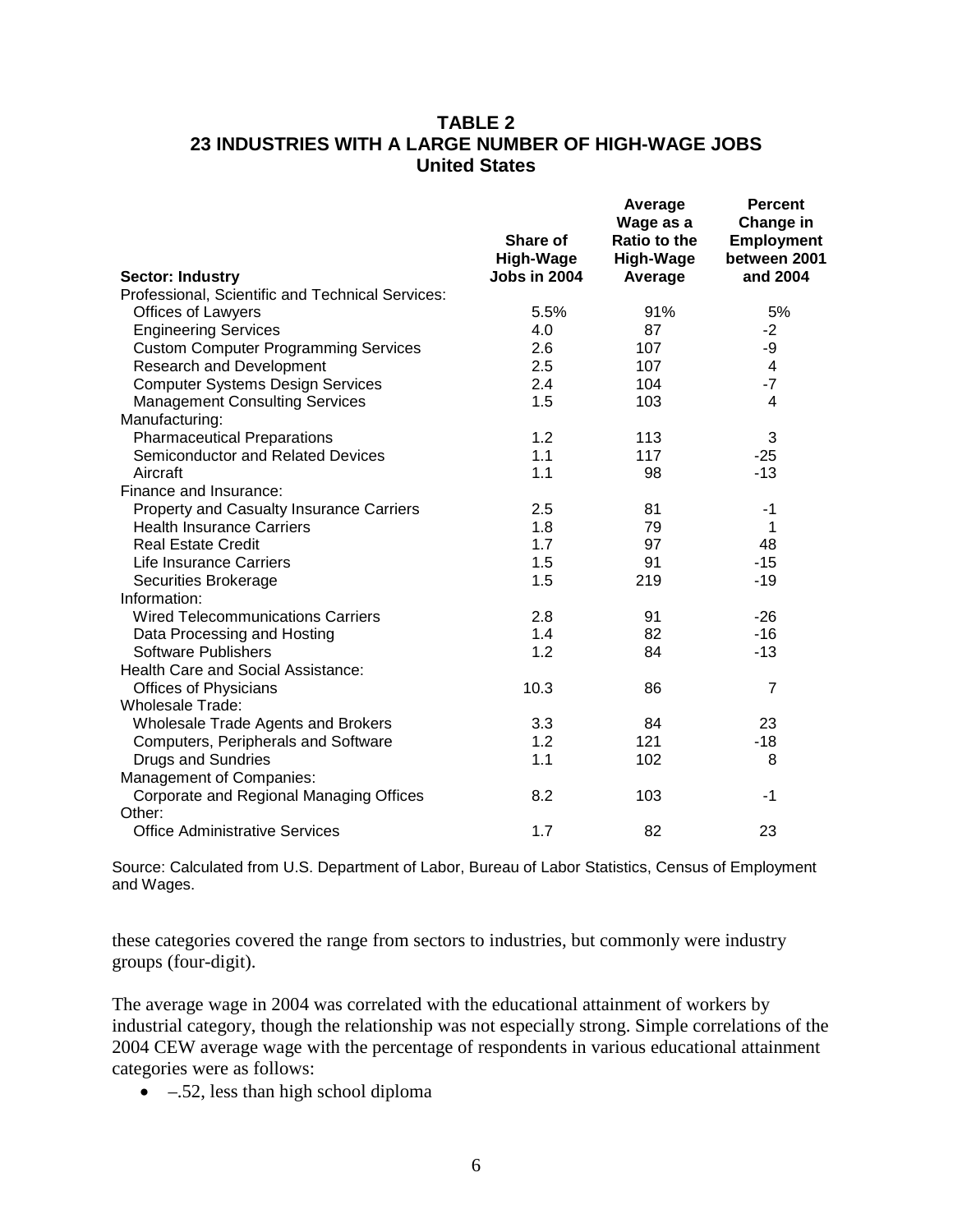- $\bullet$  –.25, high school graduate
- .06, some college
- .53, bachelor's degree
- .32, advanced degree
- .52, at least a high school graduate
- .49, at least a bachelor's degree

In addition, the correlation with a composite measure of educational attainment was .50. The composite was expressed in terms of average years of schooling completed, calculated using national results for more detailed attainment categories than the five listed above and assumptions for the years of schooling in categories aggregated by the Census Bureau (for example, a value of 14.5 years in the category of those attending at least one year of college but not receiving a degree).

Limiting the independent variables to various measures of educational attainment, a series of regressions were run with the average wage as the dependent variable and industry figures as observations. By far the best fit came in an equation with each of the five categories of educational attainment as independent variables (because the five categories sum to 100 percent, the less than high school category was omitted from the regression). The adjusted R-square was .45. The positive coefficients of each of the independent variables indicate that the annual average wage in an industrial category would be boosted from an increase of 1 percentage point in the share of workers in each educational attainment category other than less than high school; for example, the coefficient of the bachelor's degree value was 2,308.

Of the 215 industrial categories, 34 paid an average wage of at least 150 percent of the overall average. Of these 34 high-wage categories, 20 had employment of at least 1 percent of the overall total. The manufacturing sector accounted for 14 of the 34 high-wage categories, but only six of the 20 large high-wage categories.

Using the composite measure of educational attainment, average educational attainment was 13.2 years among all workers in 2000. In 26 of 34 high-wage industrial categories, the average worker had attainment greater than 13.2 years, with all 20 of the large high-wage categories being above average. The greatest educational attainment among workers occurred in industry categories in the professional, scientific and technical services; educational services; and management of companies sectors, with above-average attainment also present in the information, health care and social assistance, and finance and insurance sectors. The lowest attainment was in the construction, agriculture, accommodation and food services, manufacturing, other services, retail trade, and administrative support sectors.

In some sectors, the average wage was higher than expected given the educational attainment of the workers. This was especially true in construction, mining, accommodation and food services, wholesale trade, real estate, and management of companies. In contrast, the average wage was lower than expected given the educational attainment of workers in the educational services; arts, entertainment and recreation; health care and social assistance; and "other services" sectors.

Among the 34 high-wage industrial categories, all but three had an average wage higher than predicted from the regression equation. The median differential was 30 percent. Thus, while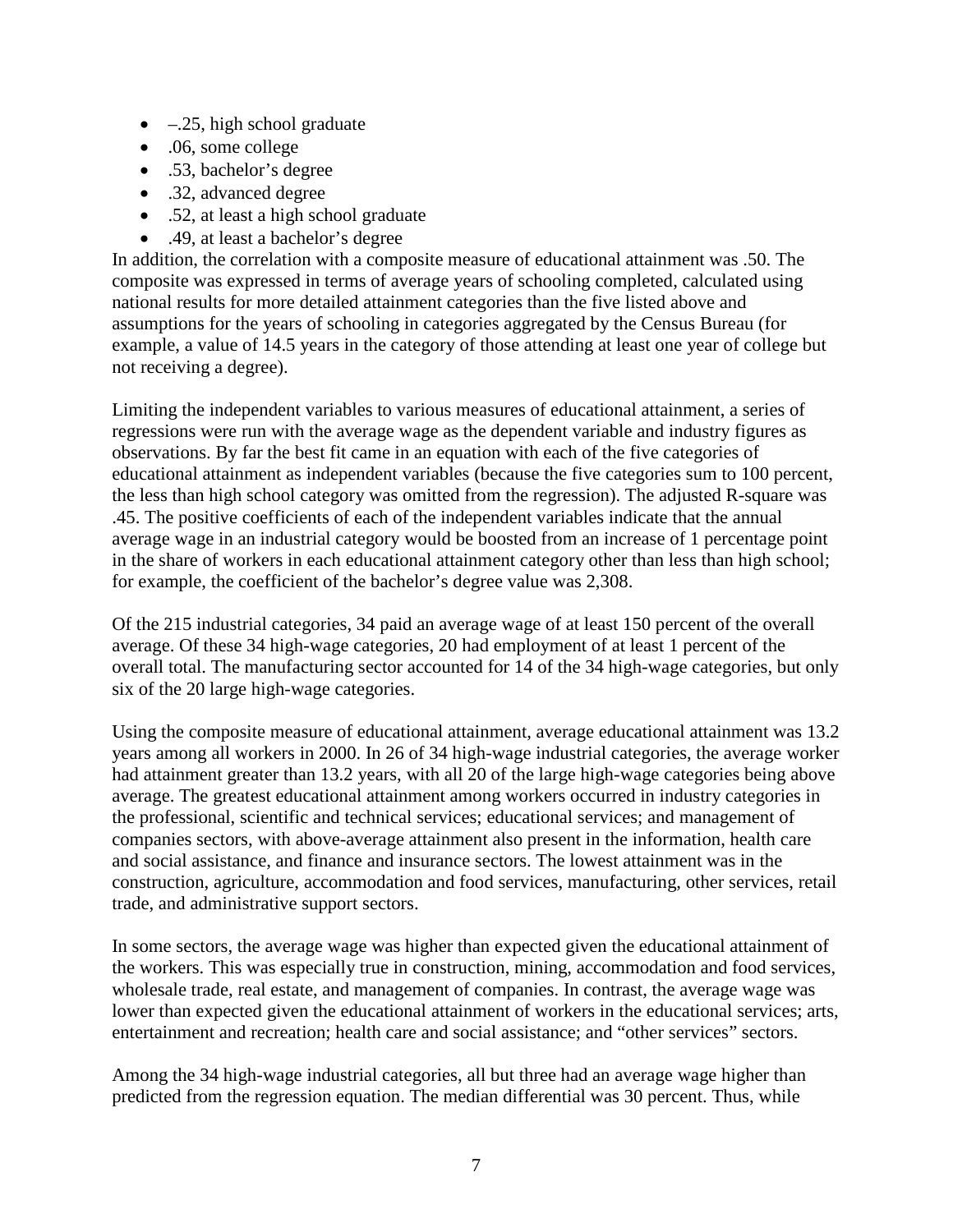educational attainment of the workforce contributed to the high wages in these categories, other factors played a large role.

# **Science and Technology Emphasis by Industry**

Some of the high-wage industries are "basic," exporting a sizable share of their output. The majority, however, produce goods and services that largely are consumed domestically. Similarly, some of the high-wage industries are heavily involved with science and technology while many of the others also are part of the knowledge economy. For example, among the 23 large high-paying industries, science and technology are significant features of the following 11 industries:

- Engineering Services
- Custom Computer Programming Services
- Research and Development
- Computer Systems Design Services
- Pharmaceutical Preparations Manufacturing
- Semiconductor and Related Devices Manufacturing
- Aircraft Manufacturing
- Wired Telecommunications Carriers
- Data Processing and Hosting
- Software Publishers
- Offices of Physicians

Each of the other 12 large high-paying industries likely would be considered to be part of the knowledge economy.

The 11 science and technology industries listed above accounted for more than 30 percent of all high-wage jobs in 2004. Five of the 11 had an average wage higher than the overall high-wage average. Only three of the 11 experienced an increase in employment between 2001 and 2004.

# **Occupational Data**

The Occupational Employment Statistics program (OES) samples employers rather than conducts a census as in the CEW. However, OES wage data are adjusted to full-time-equivalent status unlike the CEW. Data for 2004 were released in November 2005.

The Standard Occupational Classification (SOC) organizes occupations into 22 occupational groups. Though 733 occupations are defined, some data are withheld even at the national level, so that the number of occupations available in both 2001 and 2004 was 699 (including aggregations of withheld occupations for each occupational group, 721 categories were analyzed).

In 2004, the overall average wage from the OES dataset was \$37,440. A wage of \$56,160 is 50 percent higher — 154 occupations (22 percent of all occupations) had an average wage at least this high. Employment in these 154 high-wage occupations totaled 18.7 million, or 14.5 percent of the overall employment of 129.1 million. Thus, based on the high-wage definition used in this analysis, slightly more than one-in-seven jobs paid high wages in 2004. The average wage among the 18.7 million high-wage jobs was \$78,227 — 109 percent higher than the overall average.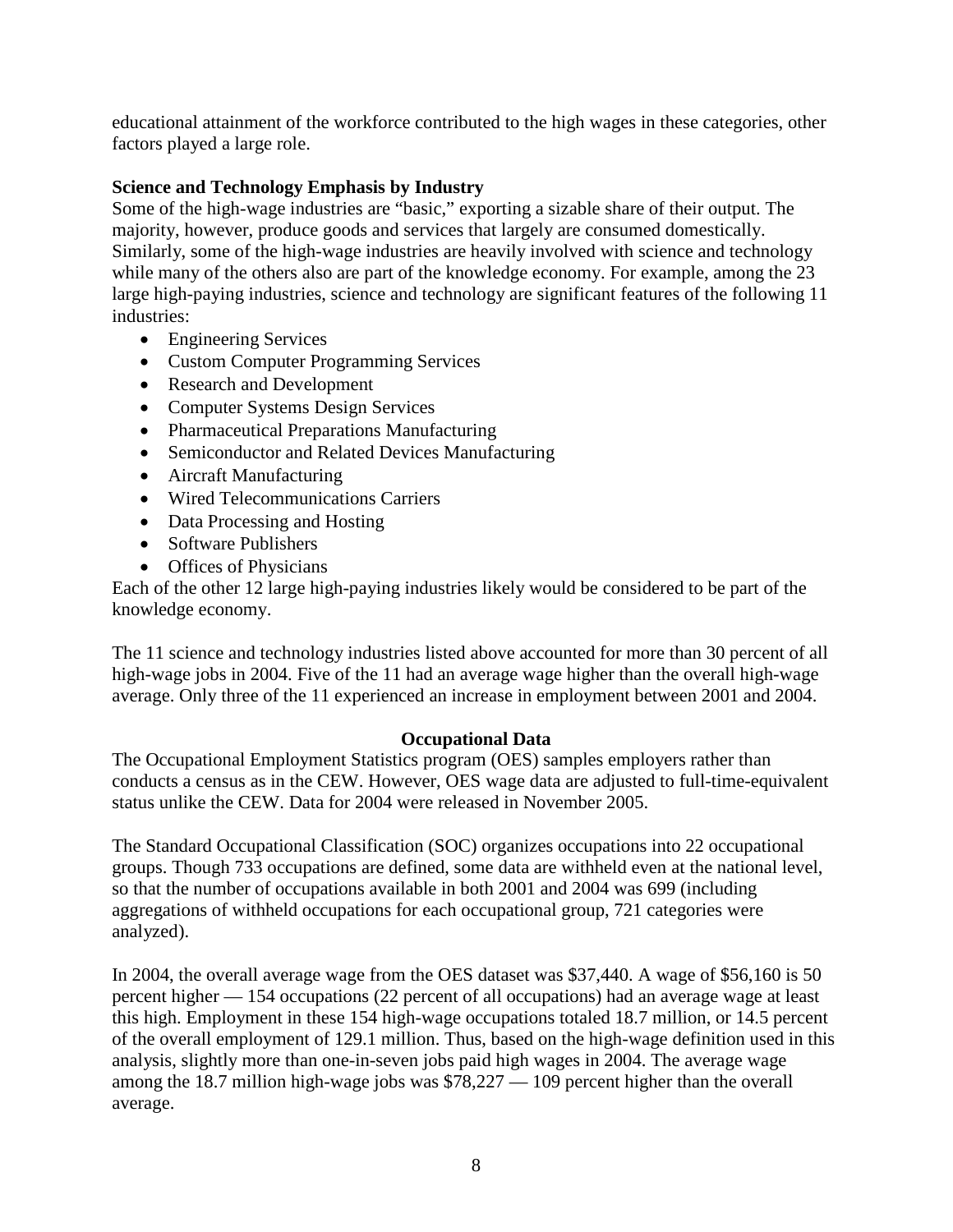Unlike the smaller number of jobs counted in 2004 than in 2001 by the CEW, the OES estimates national employment in 2004 was nearly 1.2 million more than in 2001, a gain of 0.9 percent. However, the number of high-wage jobs in the OES dataset decreased 2.1 percent over the three years. The employment gain was 1.4 percent among those jobs not identified as high wage.

Not considering inflation, the overall average wage rose 10.1 percent between 2001 and 2004. The increase was much greater among the high-wage industries at 17.0 percent. Both of these estimates are higher than the corresponding figures from the CEW.

### **Employment and Wages by Occupational Group and Occupation**

High-wage employment in 2004 was concentrated in seven of the 22 occupational groups (see Table 3), which accounted for 90 percent of all high-wage jobs. Not even 30 percent of all jobs were in the same seven groups. In contrast, in eight groups, no occupation paid an average wage at least 50 percent higher than the overall average, though 40 percent of all employment was in these eight groups.

Among the seven groups that accounted for 90 percent of the high-wage jobs, employment in high-wage occupations as a share of total group employment ranged widely, from 10 percent in sales and 27 percent in health practitioners up to more than 80 percent in management and in computer and mathematical. Employment in high-wage occupations accounted for a sizable share of the group total in the legal group, but this is not a major employer.

The greatest number of high-wage jobs — 5.4 million, or 29 percent — were in the management occupational group. The business and financial operations group employed nearly 3.4 million.

Even among the seven groups that accounted for the bulk of the high-wage jobs, the average wage among the high-wage occupations varied widely, from more than \$108,000 in the legal group to \$61,000 in business and financial operations. Considering both the number of high-

# **TABLE 3 HIGH-WAGE JOBS BY OCCUPATIONAL GROUP United States**

| Group                                     | <b>Share of</b><br>High-Wage<br><b>Jobs in 2004</b> | Average<br>Wage as a<br><b>Ratio to the</b><br>High-Wage<br>Average | <b>Percent</b><br>Change in<br><b>Employment</b><br>between 2001<br>and 2004 |
|-------------------------------------------|-----------------------------------------------------|---------------------------------------------------------------------|------------------------------------------------------------------------------|
| Management                                | 29.0%                                               | 118%                                                                | -17%                                                                         |
| <b>Business and Financial Operations</b>  | 18.2                                                | 78                                                                  | 14                                                                           |
| <b>Computer and Mathematical</b>          | 13.1                                                | 91                                                                  | 5                                                                            |
| <b>Health Practitioners and Technical</b> | 9.3                                                 | 120                                                                 | 3                                                                            |
| Architecture and Engineering              | 8.7                                                 | 92                                                                  | -3                                                                           |
| Sales and Related                         | 7.1                                                 | 90                                                                  | -1                                                                           |
| Life, Physical and Social Science         | 4.6                                                 | 81                                                                  |                                                                              |

Source: Calculated from U.S. Department of Labor, Bureau of Labor Statistics, Occupational Employment Statistics.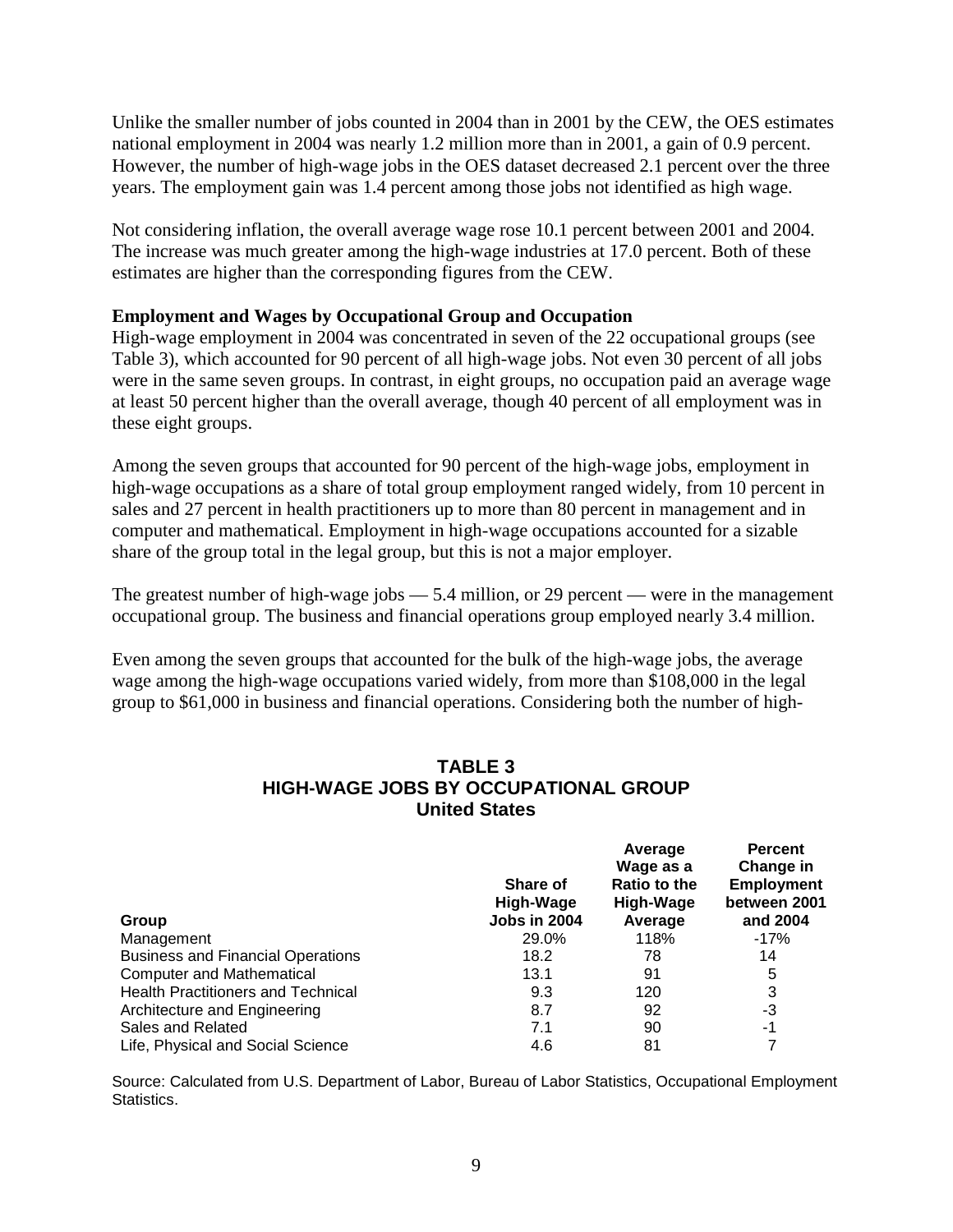wage jobs and the average wage of those jobs, the management group by far had the largest impact.

Employment rose between 2001 and 2004 in 16 occupational groups, with the largest numeric gain in food preparation and serving and the greatest percentage advances in the personal care and services and the business and financial operations groups. In contrast, the management group experienced a very large loss of jobs (down 17 percent).

Among the seven groups with most of the high-wage employment, a significant employment loss in high-wage occupations occurred between 2001 and 2004 in management, while a strong gain in high-wage occupations was measured in business and financial operations. However, the latter group had wages considerably lower than in the management group.

Among the 154 high-wage occupations, 26 had employment of at least 186,700 — each accounting for at least 1 percent of the total high-wage figure. These 26 occupations (see Table 4) were responsible for 54 percent of all high-wage jobs. Nearly 15 percent of the high-wage jobs were in just two occupations: general and operations managers (9.1 percent of all high-wage jobs) and accountants and auditors (5.4).

Within the management occupational group, 10 of 19 high-paying occupations each accounted for at least 1 percent of all high-wage jobs. While most of these 10 occupations paid very high wages, most experienced declining employment between 2001 and 2004. In business and financial operations, three of nine high-paying occupations had such a high employment level; each of these experienced significant job gains between 2001 and 2004 but paid less than the high-wage average. Five of 12 high-paying computer and mathematical occupations met the criteria of at least 1 percent of all high-wage jobs, with most of these enjoying employment increases between 2001 and 2004. In the health practitioners and technical group, only one of 21 high-paying occupations employed at least 186,700. Two of 19 high-paying occupations in the architecture and engineering group, four of six in the sales group, and none of the 21 in the life, physical and social science group met the 1 percent threshold.

Among the other 15 occupational groups, 47 occupations paid high wages. The only one to meet the 1 percent threshold was offices of lawyers, a high-paying occupation within the legal group.

# **Educational Attainment by Occupational Category**

Because the Census Bureau grouped occupations together in the 2000 PUMS, the dataset matching 2004 wage data to 2000 educational data consisted of 447 occupational categories, versus 721 from the OES database. The average wage in 2004 was highly correlated with the educational attainment of workers by occupation — a higher correlation than between attainment and industry. Simple correlations of the 2004 OES average wage with the percentage of respondents in various educational attainment categories were as follows:

- $\bullet$  –.62, less than high school diploma
- $\bullet$  –.64, high school graduate
- $\bullet$  –.15, some college
- .64, bachelor's degree
- .63, advanced degree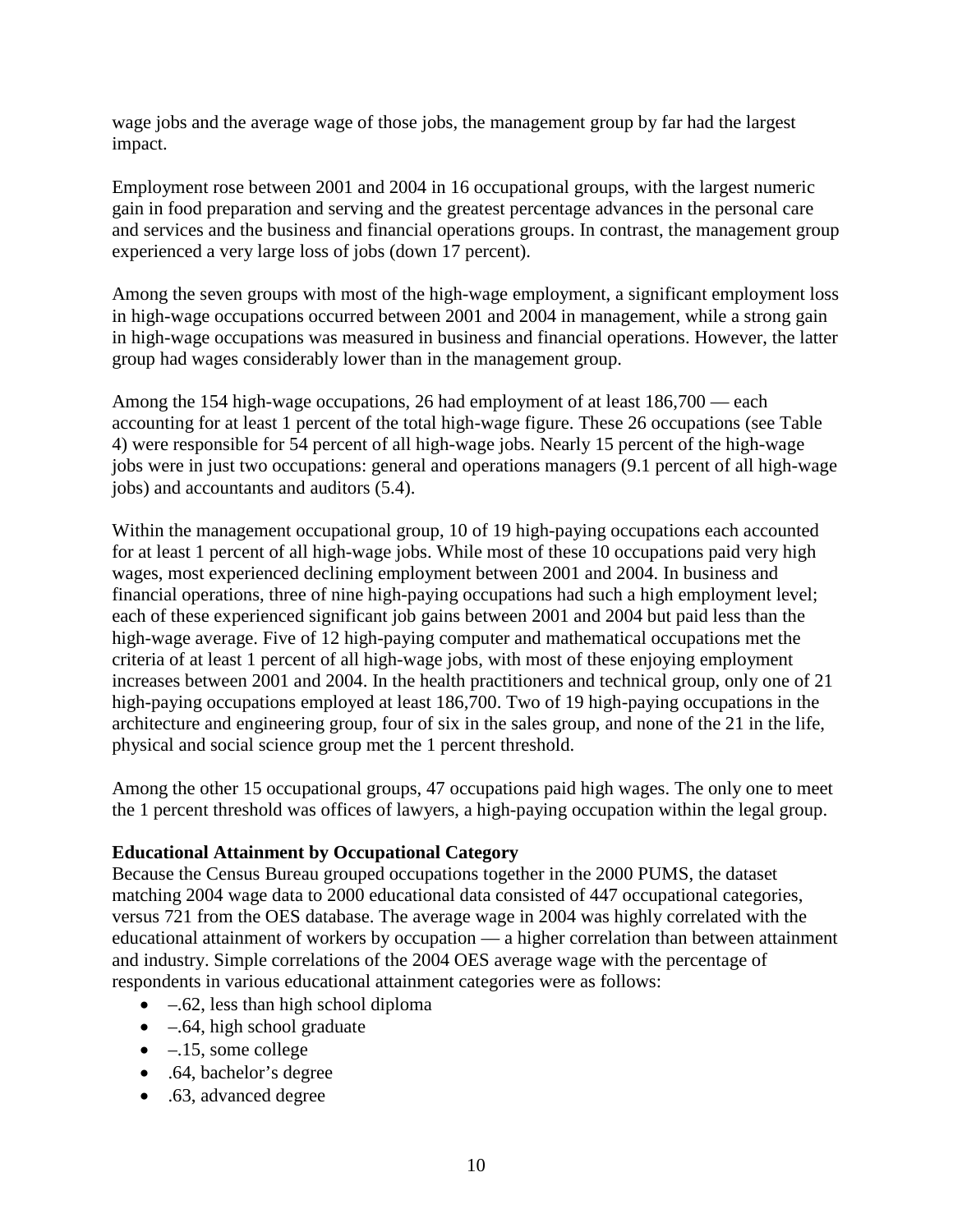# **TABLE 4 26 OCCUPATIONS WITH A LARGE NUMBER OF HIGH-WAGE JOBS United States**

|                                                    | Share of<br>High-Wage | Average<br>Wage as a<br><b>Ratio to the</b><br>High-Wage | <b>Percent</b><br>Change in<br><b>Employment</b><br>between 2001 |
|----------------------------------------------------|-----------------------|----------------------------------------------------------|------------------------------------------------------------------|
| <b>Group: Occupation</b>                           | Jobs in 2004          | Average                                                  | and 2004                                                         |
| Management:                                        |                       |                                                          |                                                                  |
| <b>General and Operations Managers</b>             | 9.1%                  | 120%                                                     | $-17%$                                                           |
| <b>Financial Managers</b>                          | 2.6                   | 120                                                      | $-14$                                                            |
| <b>Chief Executives</b>                            | 1.8                   | 180                                                      | $-27$                                                            |
| Sales Managers                                     | 1.8                   | 124                                                      | 0                                                                |
| <b>Computer &amp; Information Systems Managers</b> | 1.4                   | 128                                                      | $-1$                                                             |
| <b>Administrative Services Managers</b>            | 1.3                   | 87                                                       | $-20$                                                            |
| <b>Health Services Managers</b>                    | 1.2                   | 97                                                       | 0                                                                |
| Education Administrators, Elem/Secondary           | 1.1                   | 97                                                       | 4                                                                |
| <b>Construction Managers</b>                       | 1.0                   | 102                                                      | $-12$                                                            |
| <b>Engineering Managers</b>                        | 1.0                   | 133                                                      | $-12$                                                            |
| <b>Business and Financial Operations:</b>          |                       |                                                          |                                                                  |
| <b>Accountants and Auditors</b>                    | 5.4                   | 73                                                       | 14                                                               |
| <b>Management Analysts</b>                         | 2.3                   | 94                                                       | 17                                                               |
| Loan Officers                                      | 1.6                   | 76                                                       | 43                                                               |
| <b>Computer and Mathematical:</b>                  |                       |                                                          |                                                                  |
| <b>Computer Systems Analysts</b>                   | 2.7                   | 89                                                       | 11                                                               |
| <b>Computer Software Engineers, Applications</b>   | 2.1                   | 100                                                      | 22                                                               |
| <b>Computer Programmers</b>                        | 2.1                   | 85                                                       | $-22$                                                            |
| Computer Software Engineers, Systems               | 1.7                   | 107                                                      | 23                                                               |
| <b>Computer Systems Administrators</b>             | 1.4                   | 80                                                       | 15                                                               |
| <b>Health Practitioners and Technical:</b>         |                       |                                                          |                                                                  |
| Pharmacists                                        | 1.2                   | 111                                                      | 1                                                                |
| Architecture and Engineering:                      |                       |                                                          |                                                                  |
| <b>Civil Engineers</b>                             | 1.2                   | 87                                                       | 10                                                               |
| <b>Mechanical Engineers</b>                        | 1.2                   | 89                                                       | $\overline{7}$                                                   |
| Sales and Related:                                 |                       |                                                          |                                                                  |
| Sales Representatives, except Technical            | 2.0                   | 87                                                       | 3                                                                |
| First-line Supervisors - Non-retail                | 1.6                   | 92                                                       | $-2$                                                             |
| <b>Insurance Sales Agents</b>                      | 1.5                   | 72                                                       | 6                                                                |
| Securities, Commodities and Financial              | 1.3                   | 112                                                      | -8                                                               |
| Other:                                             |                       |                                                          |                                                                  |
| Lawyers                                            | 2.8                   | 141                                                      | 8                                                                |

Source: Calculated from U.S. Department of Labor, Bureau of Labor Statistics, Occupational Employment Statistics.

- .62, at least a high school graduate
- .76, at least a bachelor's degree

In addition, the correlation with the composite measure of educational attainment (defined in the Industrial Data subsection of this report) was .76.

Using the various measures of educational attainment to predict the average wage, the best fit came in the regression equation with each of the five categories of educational attainment as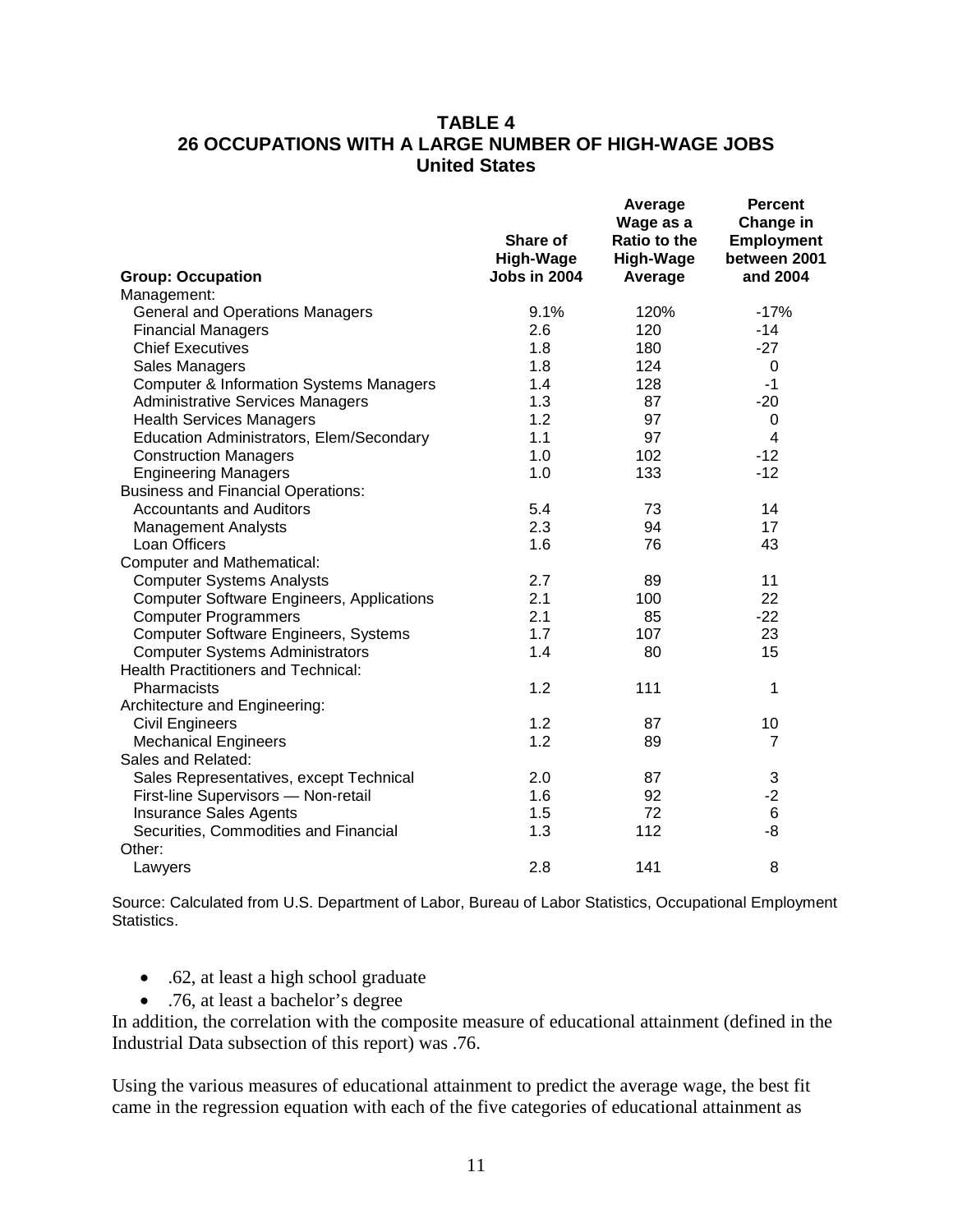independent variables (because the five categories sum to 100 percent, the less than high school category was omitted from the regression). The adjusted R-square was .61. The positive coefficients of each of the independent variables indicate that the average wage in an occupation would be boosted from an increase of 1 percentage point in the share of workers in each educational attainment category other than less than high school; for example, the coefficient of the bachelor's degree value was 885.

Of the 447 occupational categories, 93 paid an average wage of at least 150 percent of the overall average. Of these 93 high-wage categories, 30 had employment of at least 1 percent of the overall total. The high-wage categories were clustered in the management; business and financial operations; computer and mathematical; architecture and engineering; life, physical and social science; and health practitioners and technical groups.

Using the composite measure of educational attainment, the average worker had attainment greater than the overall average of 13.2 years in 45 percent of all occupational categories. The share was much higher among the high-wage occupational categories. In 97 percent of the 93 high-wage occupational categories, and 100 percent in the 30 large high-wage categories, average educational attainment was greater than the overall figure. Overall, the greatest educational attainment among workers occurred in occupational categories in the education, training and library; life, physical and social science; architecture and engineering; community and social services; legal; computer and mathematical; and health practitioners and technical groups. The lowest attainment was in the food preparation and serving; construction and extraction; farming, fishing and forestry; production; transportation and material moving; and building and grounds cleaning and maintenance groups.

In some groups, the average wage was higher than expected given the educational attainment of the workers. This was especially true in the management; construction and extraction; and installation, maintenance and repair groups. In contrast, the average wage was far lower than expected given the educational attainment of workers in the community and social services; education, training and library; and personal care and services groups. The average wage also was considerably less than expected in the office and administrative support; healthcare support; and arts, design, entertainment, sports and media groups.

Among the 93 high-wage occupational categories, 76 percent had an average wage higher than predicted from the regression equation. Thus, while educational attainment of the workforce contributed to the high wages in these categories, other factors also played a role.

#### **Science and Technology Emphasis by Occupation**

Many of the high-wage occupations require a strong science and technology background, including those in the computer and mathematical; architecture and engineering; life, physical and social science; and health practitioners and technical occupational groups, as well as some occupations in the management group and in the education, training and library group. The 11 large occupations in these groups were responsible for 17 percent of all high-wage jobs. Five of the 11 had an average wage greater than the high-wage average, and seven experienced an employment increase between 2001 and 2004.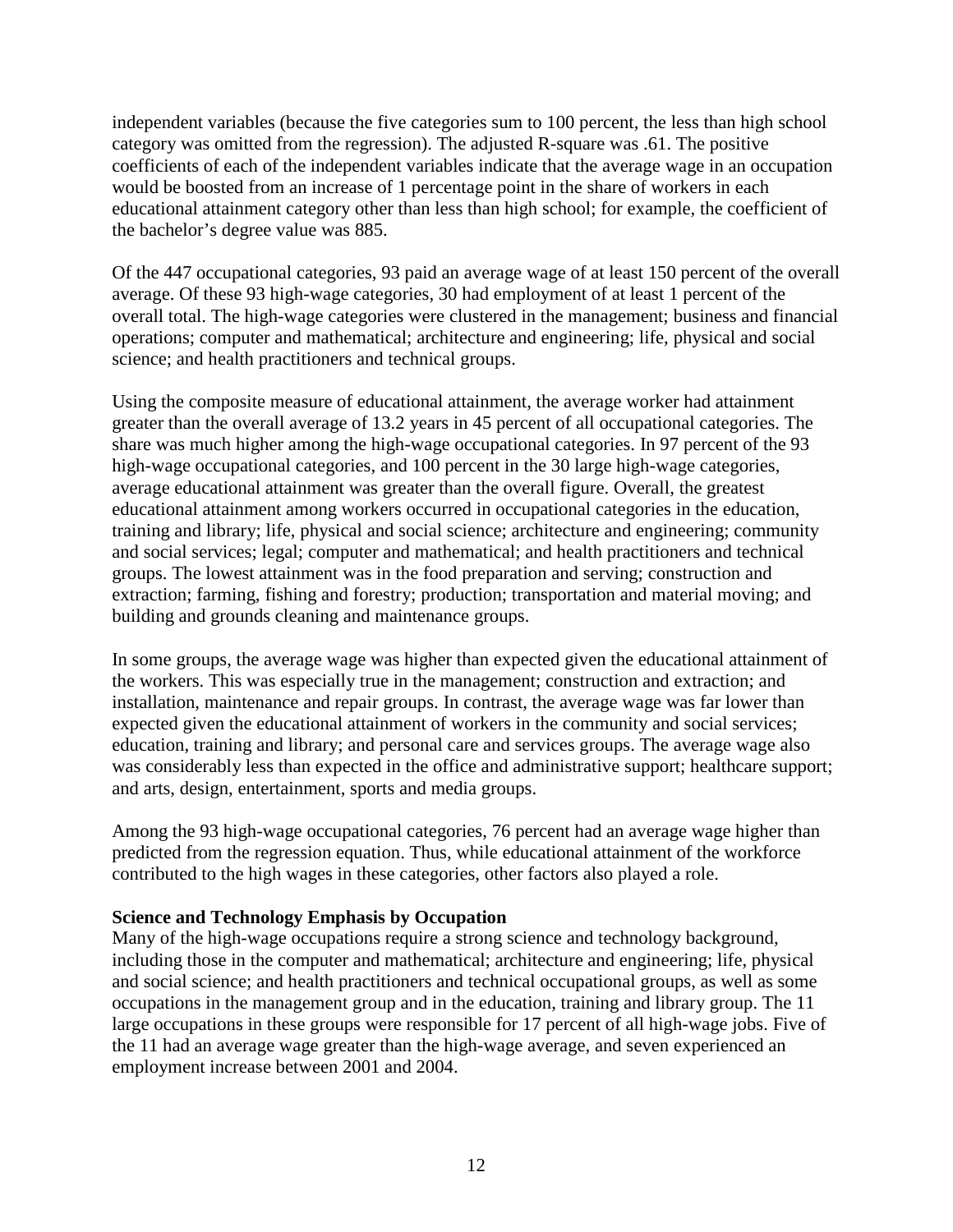### **THE DISTRIBUTION OF HIGH-WAGE JOBS BY STATE**

The analysis of high-wage jobs by state is greatly limited by the BLS having to meet the federal disclosure restrictions that cause data to be withheld in industrial or occupational categories that have few employers or in which one employer dominates. As a result, each state has a unique dataset of disclosed industries or occupations that cannot be compared directly to other states.

In the industrial dataset, an industry with undisclosed data can be distinguished from one with no employment. Thus, in the following analysis, each state is compared to a unique national dataset in which the industries which are withheld for a state are deleted from the national dataset. Industries with no employment in a state remain in the national dataset.

In the occupational dataset, it is not possible to distinguish between occupations with no employment and those with undisclosed employment since the BLS provides a balance of group category for each occupational group. Thus, the analysis of high-wage jobs by state presented below is limited to industrial data from the CEW dataset.

### **High-Wage Industrial Employment by State**

Of the 190 industries nationally designated as high wage, the undisclosed proportion in 2001 and/or 2004 ranged from 16 percent in California and 18 percent in Texas to 54 percent in Arkansas and New Mexico. Arizona's undisclosed proportion of 35 percent was near the median state figure of 34 percent. Since most of the undisclosed data were for industries with limited employment nationally, the proportion of employment that was undisclosed was less. In deleting the withheld industries from the national dataset, high-wage employment in the disclosed industries exceeded 14 million in all but three states, compared to the actual national total of 19.5 million high-wage jobs. The median figure of 17.6 million (which occurred in the national dataset corresponding to Arizona) was only 10 percent less than the national average.

By state, the median number of industries with no employment was 25. In half of the states, no employment occurred in between 10 and 29 of the 190 high-wage industries. However, in 13 states, more than 50 high-wage industries had no employment. Texas (2) and California (3) had the fewest high-wage industries with no employment, while South Dakota had 82 (more than 40 percent of all high-wage industries). Arizona ranked 15th lowest with 20.

The high-wage employment share in each state in 2004, measured against the national dataset modified for the undisclosed industries in each state, is shown in Table 5. Only 16 states had a higher share than the national average, but these high performers include several of the most populous states, including California, Texas and New York, such that half of the nation's residents lived in these 16 states.

The five highest ranked states, and eight of the top 11, are located along the Atlantic Coast, between Massachusetts and Virginia (see Chart 1). The other three states with a share greater than 1 percentage point higher than the national average were California, Colorado and Minnesota. The states with the lowest shares of high-wage employment relative to the national average mostly are located in the northern Plains or South, but also include Nevada and Hawaii.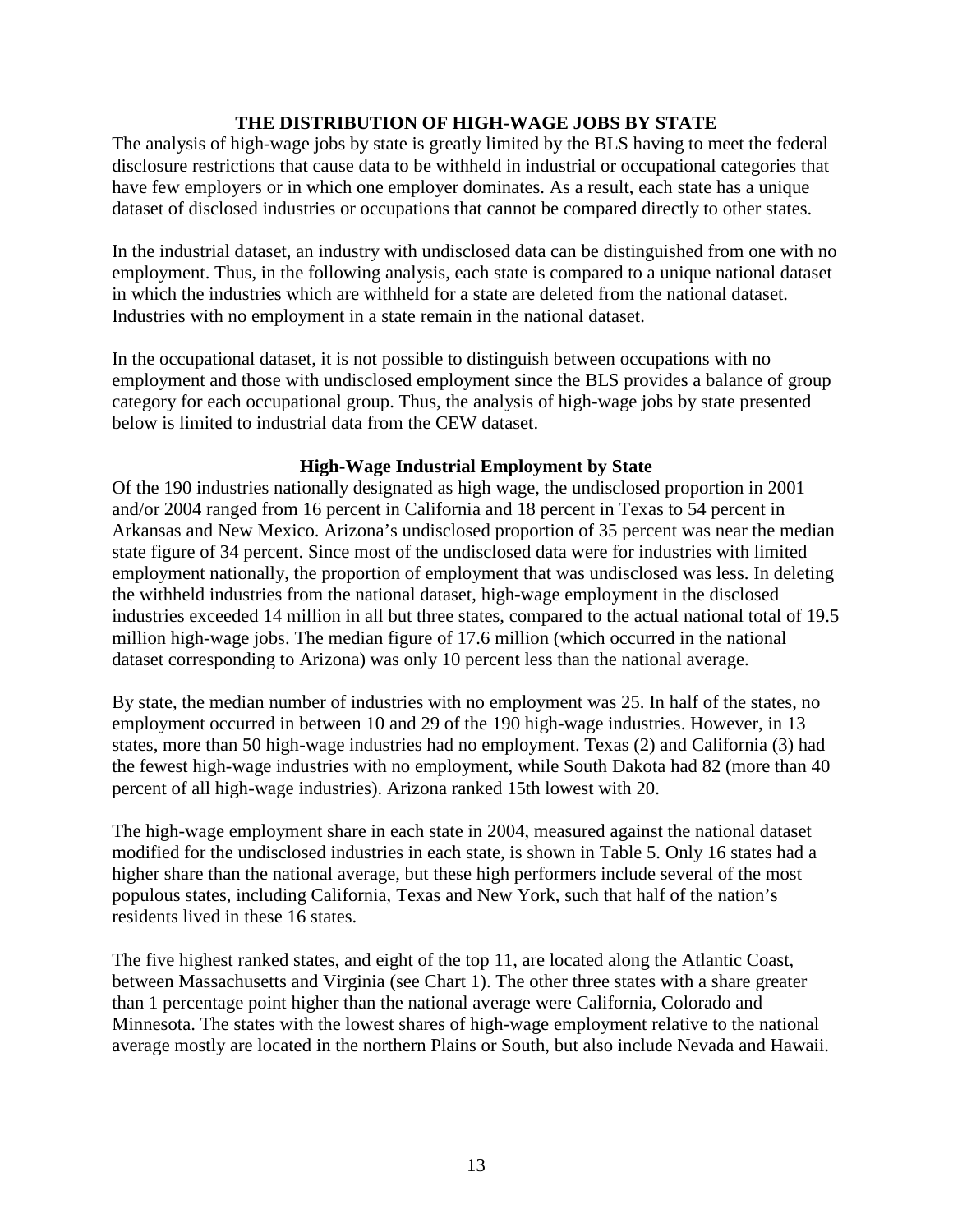Arizona's proportion of high-wage employment in 2004 was marginally less than the national figure, ranking the state 17th — similar to neighboring Utah. Arizona's share was inferior to that in California and Colorado, but better than in Nevada and New Mexico. Relative to 10 "competitor" states identified by the Greater Phoenix Chamber of Commerce, Arizona ranked in the middle. However, compared to 10 "new economy" states identified by the Milken Institute, Arizona ranked next to last, ahead only of Washington, whose figure likely is understated due to the withholding of data related to the aircraft manufacturing industry.

The employment performance of high-wage industries across states between 2001 and 2004 was assessed by (1) comparing the three-year percent change in total employment in a state to the national average, (2) comparing the percent change in high-wage employment in a state to the national high-wage average adjusted for the industries with withheld data, and (3) taking the difference between (1) and (2).

# **TABLE 5 HIGH-WAGE EMPLOYMENT SHARE RANKED BY STATE BASED ON 2004 INDUSTRIAL DATA**

|     |                      | Share* |     |                  | Share* |
|-----|----------------------|--------|-----|------------------|--------|
| 1.  | District of Columbia | 5.5    | 27. | Nebraska         | $-1.5$ |
| 2.  | Delaware             | 5.5    | 28. | Louisiana        | -1.6   |
| 3.  | Massachusetts        | 5.2    | 29. | Ohio             | $-1.6$ |
| 4.  | Connecticut          | 4.3    | 30. | North Carolina   | $-1.7$ |
| 5.  | New Jersey           | 3.7    | 31. | Alabama          | $-2.2$ |
| 6.  | California           | 2.9    | 32. | New Mexico       | $-2.2$ |
| 7.  | Virginia             | 2.7    | 33. | Vermont          | $-2.4$ |
| 8.  | New York             | 2.5    | 34. | Indiana          | $-2.5$ |
| 9.  | Colorado             | 2.4    | 35. | Maine            | $-2.5$ |
| 10. | Minnesota            | 2.2    | 36. | Oklahoma         | $-2.6$ |
| 11. | Maryland             | 1.3    | 37. | Wisconsin        | $-2.6$ |
| 12. | Texas                | 0.9    | 38. | Alaska           | $-2.8$ |
| 13. | Georgia              | 0.6    | 39. | Wyoming          | $-2.8$ |
| 14. | Kansas               | 0.4    | 40. | <b>Tennessee</b> | $-3.1$ |
| 15. | <b>Illinois</b>      | 0.3    | 41. | lowa             | $-3.2$ |
| 16. | Utah                 | 0.3    | 42. | Arkansas         | $-3.3$ |
| 17. | Arizona              | $-0.1$ | 43. | West Virginia    | $-3.3$ |
| 18. | New Hampshire        | $-0.1$ | 44. | North Dakota     | $-3.9$ |
| 19. | Missouri             | $-0.4$ | 45. | South Carolina   | $-3.9$ |
| 20. | Pennsylvania         | $-0.4$ | 46. | Hawaii           | $-4.1$ |
| 21. | Oregon               | $-0.6$ | 47. | Kentucky         | $-4.1$ |
| 22. | Florida              | $-0.7$ | 48. | Montana          | $-4.1$ |
| 23. | Idaho                | $-0.7$ | 49. | South Dakota     | $-4.7$ |
| 24. | Washington           | $-0.7$ | 50. | Nevada           | $-4.8$ |
| 25. | Michigan             | $-0.9$ | 51. | Mississippi      | $-5.1$ |
| 26. | Rhode Island         | $-1.0$ |     |                  |        |

\* Expressed relative to the national average, with the national dataset adjusted to match each state's undisclosed data.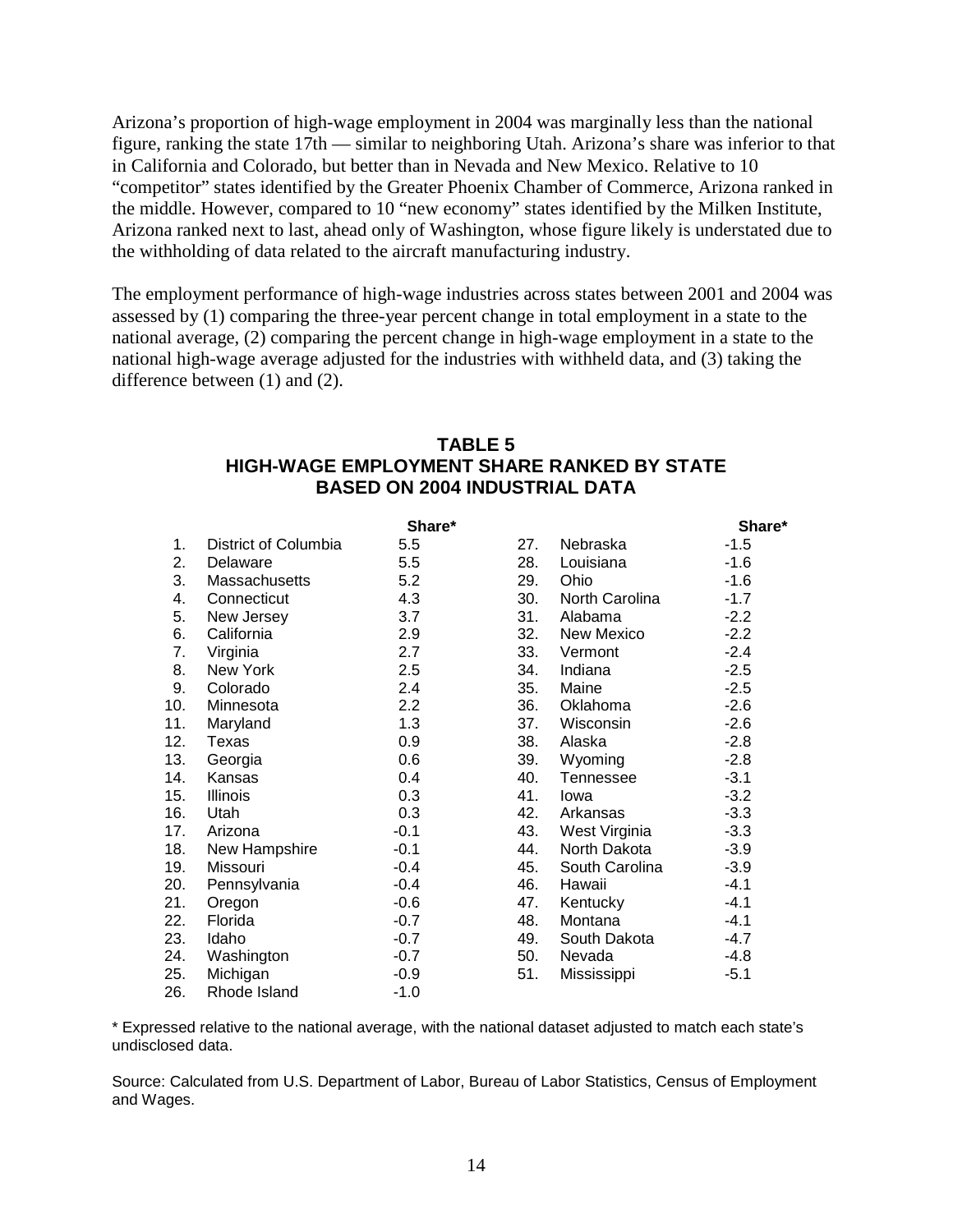

\* Expressed relative to the national average, with the national dataset adjusted to match each state's undisclosed data.

Source: Calculated from U.S. Department of Labor, Bureau of Labor Statistics, Census of Employment and Wages.

The change in high-wage employment between 2001 and 2004 was negatively correlated with the 2004 high-wage share of jobs across the states (a correlation coefficient of –.24). Thus, states with an above-average share of high-wage jobs in 2004 tended to perform poorly between 2001 and 2004, while many of the states with a low share of high-wage jobs in 2004 did relatively well between 2001 and 2004. The median state value was 0.4. Arizona ranked 38th with a figure of  $-1.9$ .

An assessment of the wages paid by high-wage industries in a state in 2004 relative to the overall state average wage and to the national average for high-wage industries was calculated by (1) comparing the overall average wage in a state to the national average, (2) comparing the average wage in high-wage industries in a state to the national high-wage average adjusted for the industries with withheld data, and (3) taking the difference between (1) and (2).

In most states, the 2004 high-wage average wage as a ratio to the national average was less than the overall average wage ratio. New York was a major exception. Other states with a higher high-wage ratio were Nevada, Connecticut, Arkansas, Texas, Delaware and North Carolina. The median state value was –3.8; Arizona's figure of –5.9 ranked 36th.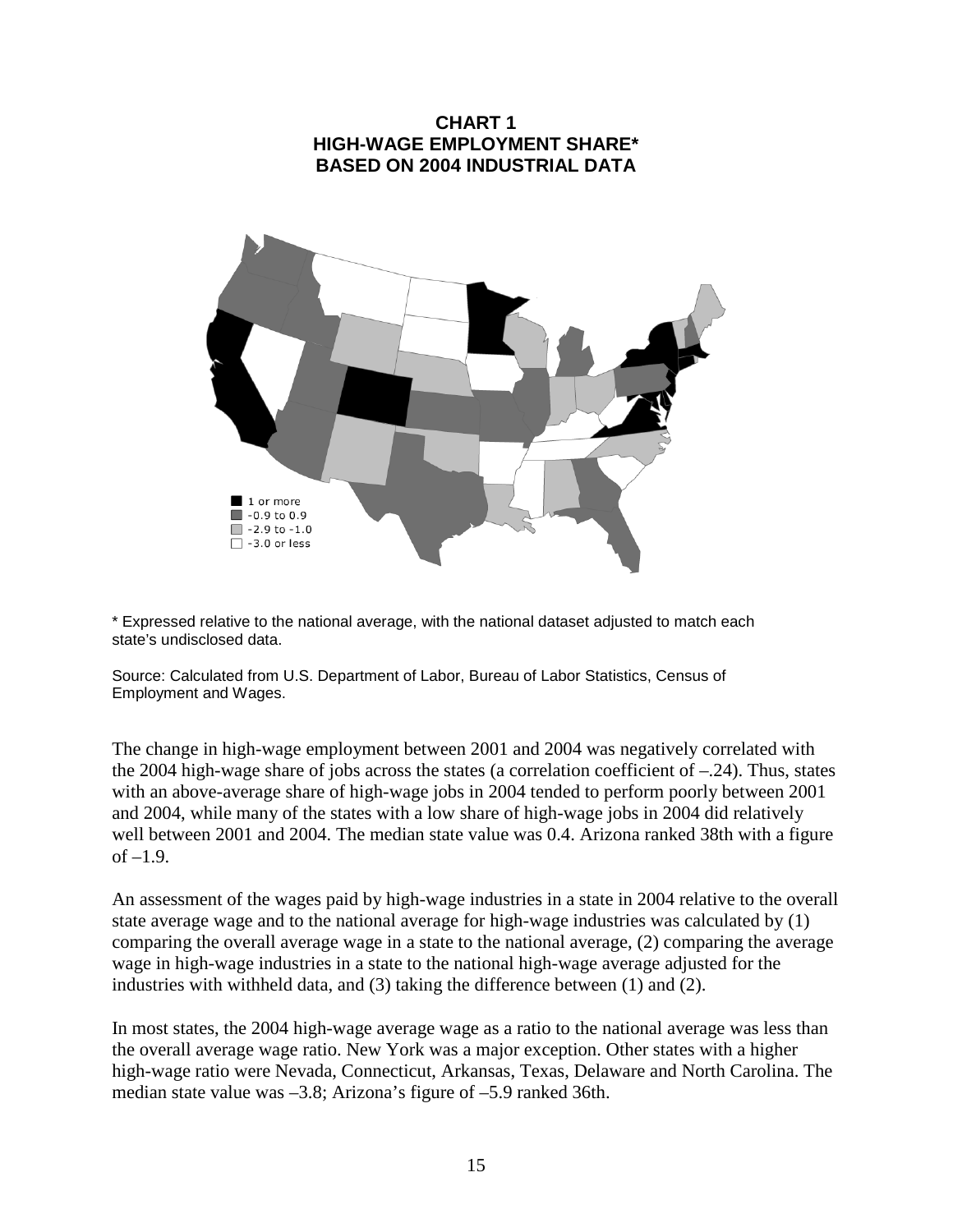The wage performance of high-wage industries across states between 2001 and 2004 was assessed by (1) comparing the percent change in the overall average wage in a state to the overall national average, (2) comparing the percent change in the high-wage average wage in a state to the national high-wage average adjusted for the industries with withheld data, and (3) taking the difference between (1) and (2). The result was positive in the majority of the states, with the median state having a value of 1.1. Hawaii and Nevada had the highest figures, with Washington and Wyoming having the lowest. Arizona ranked 33rd with a value of 0.6.

# **High-Wage Industrial Employment versus Industrial Job Quality by State**

By state, the proportion of high-wage jobs in 2004 relative to the national average was highly correlated (correlation coefficient of .85) to industrial job quality as calculated over the entire wage distribution (for more information on job quality, see the March 2006 report listed as "Job Quality in All States" at wpcarey.asu.edu/seid/reports.cfm). Despite this high correlation, the rank on the two measures was widely different in some states.

Several states compared much more favorably on the proportion of high-wage jobs than on overall industrial job quality. Each of these states is a popular destination for tourists and/or seasonal residents. Thus, each has a high proportion of low-paying jobs related to tourism that lowers their measure of overall industrial job quality. The states with the largest rank differentials between the two measures in 2004 were Florida, Idaho, Oregon and Vermont. Arizona had the eighth largest differential.

In contrast, several states compared more favorably on overall industrial job quality than on the proportion of high-wage jobs in 2004. Job quality in the non-high-wage industries, which accounted for 85 percent of all jobs, was relatively stronger in these states than at the high end of the wage distribution. Most of these states have limited tourism. Foremost on this list were North Dakota, Oklahoma, Kentucky, Alaska, and West Virginia.

In Table 6, the share of high-wage jobs is compared to industrial job quality by region. Along the central Atlantic Coast (from Massachusetts to Virginia), both measures indicated considerable strength in 2004. North and south of this stretch along the coast, both measures were weaker, with the high-wage share more favorable than the overall job quality measure. Job quality in these northern and southern coastal states is adversely affected by low-paying tourism jobs.

Both job quality and the high-wage share were weak across the Interior South. Each of these states ranked higher on the job quality measure than the high-wage measure.

The situation was mixed in the Great Lakes region, with some states (particularly Illinois and Minnesota) comparing well on both measures, while others (especially Indiana and Wisconsin) were among the bottom tier of states on each measure. Four of these states — Pennsylvania, Ohio, Michigan and Illinois — compared less favorably on the high-wage measure than on overall job quality.

Among the Plains states, both job quality and the high-wage share generally were weak, with Texas the primary exception, though both Kansas and Missouri ranked in the middle of the states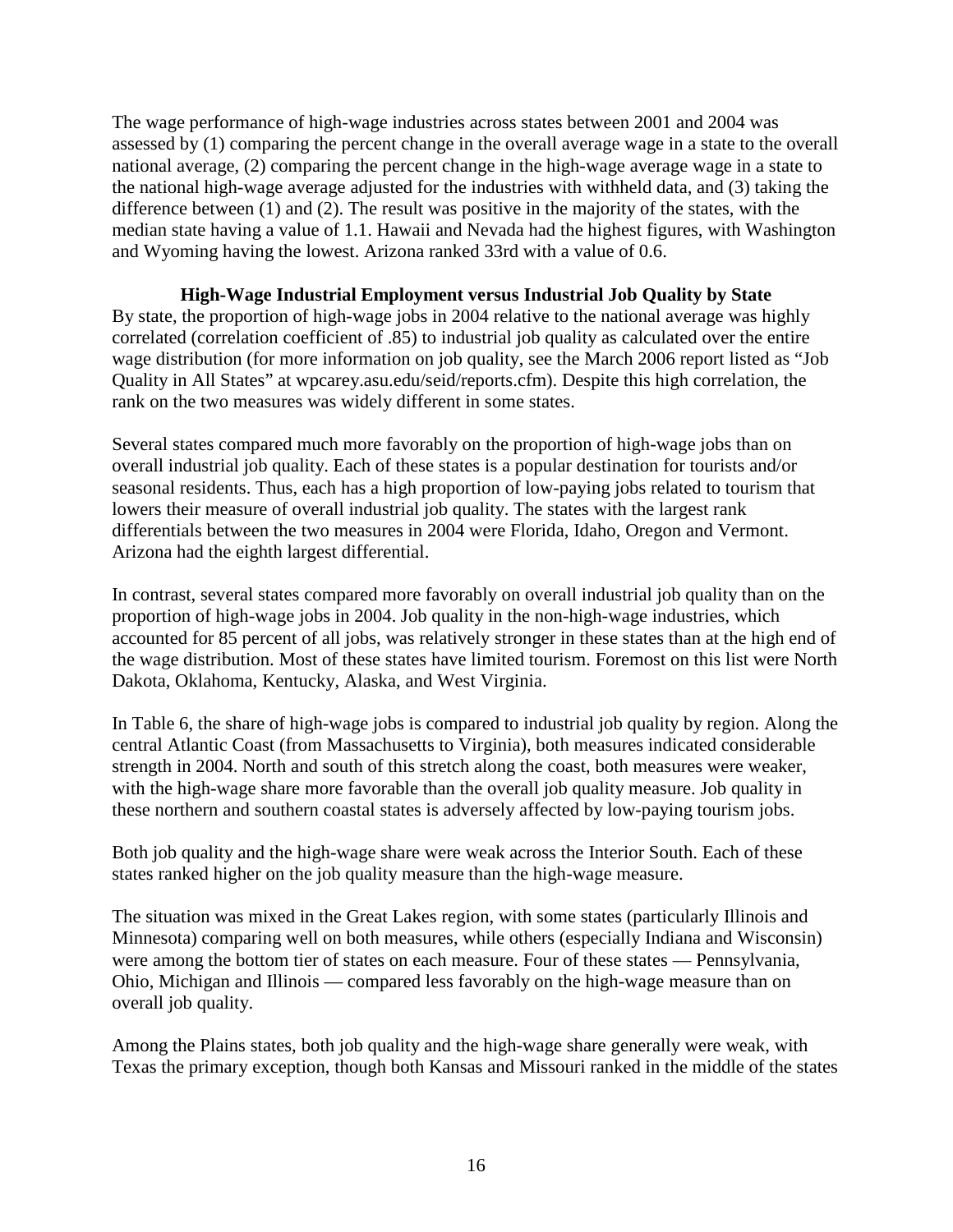# **TABLE 6 HIGH-WAGE EMPLOYMENT SHARE AND JOB QUALITY BY STATE BASED ON 2004 INDUSTRIAL DATA (Organized Geographically)**

|                       |         | High-  |                    |         | High-  |
|-----------------------|---------|--------|--------------------|---------|--------|
|                       | Job     | Wage   |                    | Job     | Wage   |
|                       | Quality | Share* |                    | Quality | Share* |
| <b>Atlantic Coast</b> |         |        | <b>Great Lakes</b> |         |        |
| Maine                 | $-4.9$  | $-2.5$ | Pennsylvania       | $-0.3$  | $-0.4$ |
| New Hampshire         | $-1.3$  | $-0.1$ | Ohio               | $-1.6$  | $-1.6$ |
| Vermont               | $-6.2$  | $-2.4$ | Michigan           | $-0.7$  | $-0.9$ |
| <b>Massachusetts</b>  | 6.5     | 5.2    | Indiana            | $-2.8$  | $-2.5$ |
| Rhode Island          | $-2.0$  | $-1.0$ | Illinois           | 1.7     | 0.3    |
| Connecticut           | 4.6     | 4.3    | Wisconsin          | $-2.9$  | $-2.6$ |
| New York              | 5.4     | 2.5    | Minnesota          | 1.6     | 2.2    |
| New Jersey            | 5.2     | 3.7    | <b>Plains</b>      |         |        |
| Delaware              | 5.9     | 5.5    | North Dakota       | $-2.3$  | $-3.9$ |
| Maryland              | 1.6     | 1.3    | South Dakota       | $-5.1$  | $-4.7$ |
| District of Columbia  | 21.4    | 5.5    | Montana            | $-7.6$  | $-4.1$ |
| Virginia              | 3.3     | 2.7    | Wyoming            | $-2.6$  | $-2.8$ |
| North Carolina        | $-2.7$  | $-1.7$ | Nebraska           | $-2.3$  | $-1.5$ |
| South Carolina        | $-5.6$  | $-3.9$ | Kansas             | $-0.6$  | 0.4    |
| Georgia               | $-0.1$  | 0.6    | lowa               | $-4.6$  | $-3.2$ |
| Florida               | $-4.8$  | $-0.7$ | Missouri           | $-0.9$  | $-0.4$ |
| <b>Interior South</b> |         |        | Oklahoma           | $-1.3$  | $-2.6$ |
| West Virginia         | $-2.6$  | $-3.3$ | Texas              | 1.3     | 0.9    |
| Kentucky              | $-2.6$  | $-4.1$ | West               |         |        |
| Tennessee             | $-2.6$  | $-3.1$ | <b>New Mexico</b>  | $-3.6$  | $-2.2$ |
| Alabama               | $-2.0$  | $-2.2$ | Arizona            | $-1.6$  | $-0.1$ |
| Mississippi           | $-6.4$  | $-5.1$ | Nevada             | $-9.7$  | $-4.8$ |
| Arkansas              | $-2.9$  | $-3.3$ | Utah               | 0.7     | 0.3    |
| Louisiana             | $-1.8$  | $-1.6$ | Colorado           | 1.8     | 2.4    |
|                       |         |        | Idaho              | $-3.8$  | $-0.7$ |
|                       |         |        | Washington         | $-1.3$  | $-0.7$ |
| Hawaii                | $-8.6$  | $-4.1$ | Oregon             | $-3.2$  | $-0.6$ |
| Alaska                | $-2.0$  | $-2.8$ | California         | 1.1     | 2.9    |

\* Expressed relative to the national average, with the national dataset adjusted to match each state's undisclosed data.

Source: Calculated from U.S. Department of Labor, Bureau of Labor Statistics, Census of Employment and Wages.

on both measures. Four of the states — the two Dakotas, Wyoming and Oklahoma — compared less favorably on the high-wage measure than on job quality.

The performance of the western states was mixed, with both measures strong in California, Colorado and Utah. Five of the states — New Mexico, Arizona, California, Oregon and Idaho were stronger based on the high-wage measure than on overall job quality. Tourism is important to these states.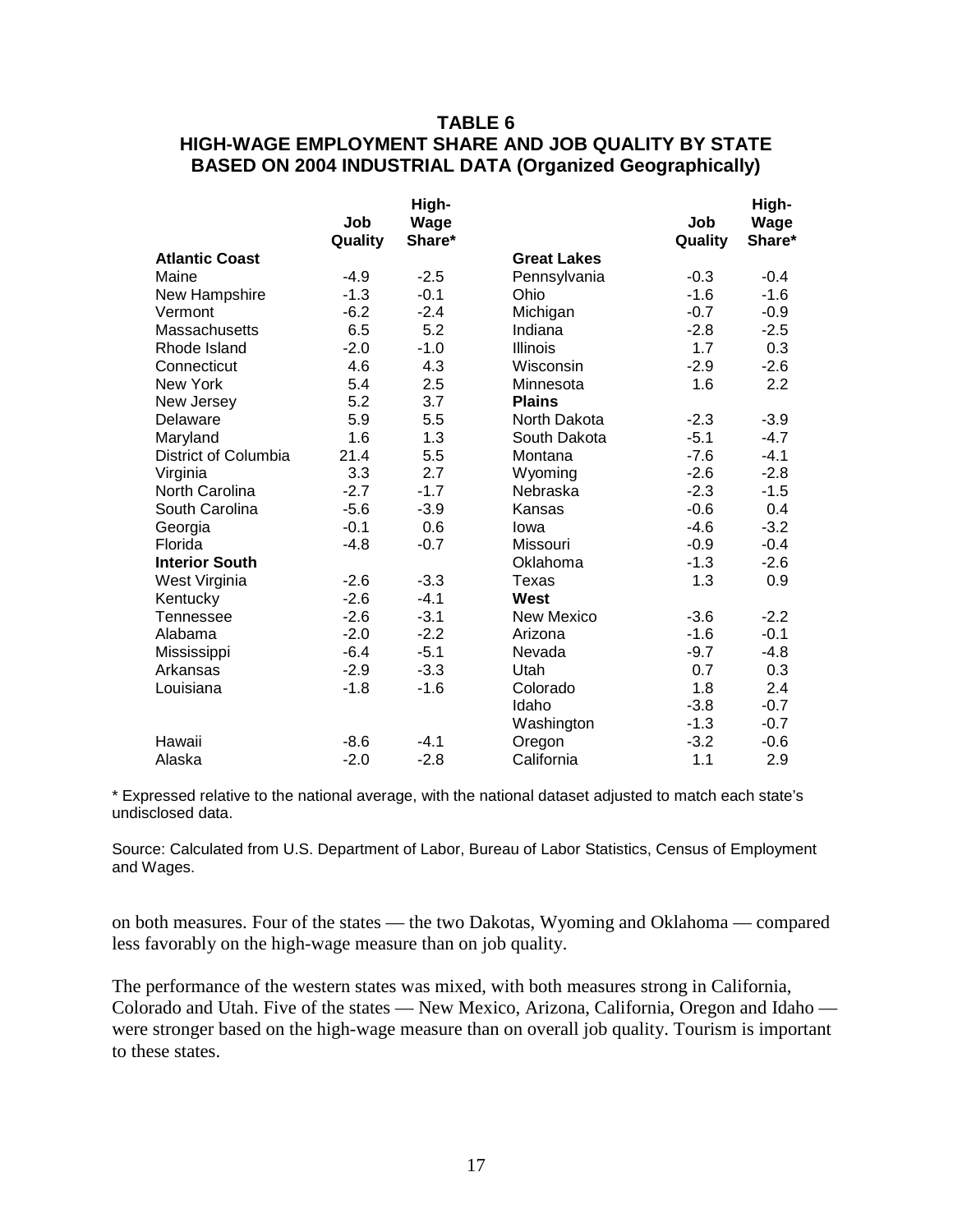#### **Large High-Wage Industries by State**

Earlier in this report, 23 large high-wage industries were identified nationally based on their 2004 employment making up at least 1 percent of the total high-wage figure; this cutoff was equal to more than 0.15 percent of total employment. Using the latter figure, large high-wage industries were identified by state. Of the 23 high-wage industries nationally with more than 0.15 percent of total employment, 22 accounted for more than 0.15 percent of total employment in Massachusetts. Other states with sizable employment in many of the 23 high-wage industries included Colorado (21); Illinois, New Jersey and Texas (20 each); and Arizona, New York and Pennsylvania (19 each).

In contrast, some states had a sizable number of employees in only a few of these industries: Wyoming (3); Alaska (5); Mississippi (6); Vermont (7); and Arkansas and South Dakota (8). These counts of large high-wage industries, however, may be understated due to data withholding. Data were withheld in at least six of the 23 large high-wage industries in Alaska, Maine, Mississippi, Vermont and Wyoming. In a few cases, substantial employment likely was withheld. For example, in three states, the figures were not disclosed for the offices of physicians industry, the largest of the high-wage industries nationally. In the state of Washington, employment was not disclosed for the aircraft manufacturing industry despite the large presence of Boeing.

Some states also had substantial employment in some of the other 167 industries that did not meet the more than 0.15 percent cutoff nationally. Twelve such industries met the employment threshold in Massachusetts and the District of Columbia, followed by 10 in New York, and eight in Colorado, Connecticut, Texas and Utah.

The numbers of all high-wage industries in each state that employed at least 0.15 percent of the total workforce are shown in Table 7. Correlation is not perfect between the number of industries meeting the threshold and the total number of workers in these industries, as measured by the share of total employment. Arizona, for example, ranked fifth on the number of sizable highwage industries, but only 15th on the sum of employment in these industries as a share of total employment.

The states with the largest shares of employment in each of the 23 nationally large high-wage industries and in selected other high-wage industries with high shares in some states are shown in Table 8. In some of these industries, such as offices of physicians and real estate credit, not much variation in share occurred across the states. Others of these industries, such as semiconductor manufacturing, were highly concentrated in a few states in 2004.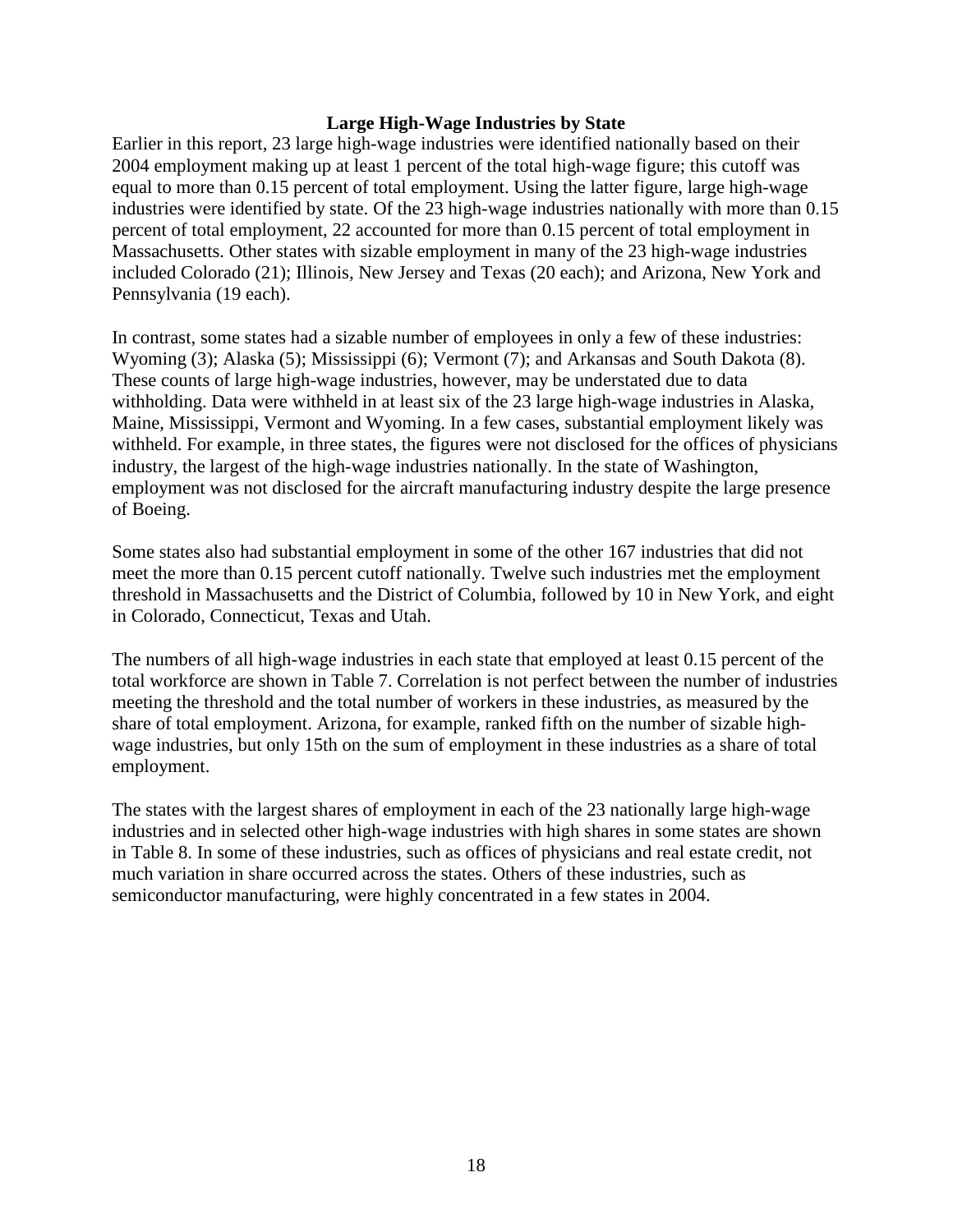# **TABLE 7 NUMBER AND SHARE OF LARGE HIGH-WAGE INDUSTRIES RANKED BY STATE BASED ON 2004 INDUSTRIAL DATA**

|           | Rank | Share* | Rank           | <b>Number</b> |                | Rank | Share* | Rank | <b>Number</b>   |
|-----------|------|--------|----------------|---------------|----------------|------|--------|------|-----------------|
| DC        | 1    | 16.12% | 12             | 24            | IN             | 27   | 8.88%  | 25   | 17              |
| МA        | 2    | 15.80  | 1              | 34            | <b>OH</b>      | 28   | 8.76   | 25   | 17              |
| DE        | 3    | 15.78  | 18             | 19            | LA             | 29   | 8.54   | 33   | 16              |
| <b>CT</b> | 4    | 14.66  | 5              | 26            | R <sub>1</sub> | 30   | 8.49   | 23   | 18              |
| <b>NY</b> | 5    | 13.27  | $\overline{2}$ | 29            | WI             | 31   | 8.48   | 25   | 17              |
| <b>NJ</b> | 6    | 13.24  | 8              | 25            | <b>NC</b>      | 32   | 8.32   | 23   | 18              |
| VA        | 7    | 13.08  | 18             | 19            | <b>NM</b>      | 33   | 8.30   | 41   | 13              |
| MN        | 8    | 12.85  | 8              | 25            | IA             | 34   | 8.28   | 25   | 17              |
| CO        | 9    | 12.59  | $\overline{2}$ | 29            | AL             | 35   | 8.25   | 25   | 17              |
| CA        | 10   | 12.32  | 8              | 25            | OK             | 36   | 8.09   | 34   | 15              |
| MD        | 11   | 11.81  | 13             | 23            | AR             | 37   | 7.82   | 43   | 12 <sub>2</sub> |
| GA        | 12   | 11.51  | 13             | 23            | WV             | 38   | 7.75   | 34   | 15              |
| TX        | 13   | 11.24  | 4              | 28            | ME             | 39   | 7.49   | 37   | 14              |
| UT        | 14   | 11.02  | 8              | 25            | ΤN             | 40   | 7.48   | 25   | 17              |
| AZ        | 15   | 10.99  | 5              | 26            | HI             | 41   | 6.68   | 37   | 14              |
| KS        | 16   | 10.94  | 37             | 14            | <b>SC</b>      | 42   | 6.66   | 41   | 13              |
| <b>NH</b> | 17   | 10.63  | 18             | 19            | <b>ND</b>      | 43   | 6.64   | 43   | 12 <sub>2</sub> |
| IL.       | 18   | 10.36  | 5              | 26            | KY             | 44   | 6.56   | 43   | 12 <sub>2</sub> |
| <b>OR</b> | 19   | 10.35  | 18             | 19            | <b>SD</b>      | 44   | 6.56   | 47   | 10 <sup>°</sup> |
| WA        | 19   | 10.35  | 16             | 20            | <b>NV</b>      | 46   | 6.40   | 46   | 11              |
| <b>MO</b> | 21   | 10.18  | 25             | 17            | AK             | 47   | 6.03   | 49   | 9               |
| FL.       | 22   | 10.07  | 13             | 23            | МT             | 48   | 5.91   | 34   | 15              |
| MI        | 23   | 10.03  | 18             | 19            | ΜS             | 49   | 5.30   | 50   | $\overline{7}$  |
| <b>PA</b> | 24   | 9.84   | 16             | 20            | VT             | 50   | 4.87   | 47   | 10 <sup>°</sup> |
| ID        | 25   | 9.58   | 37             | 14            | WY             | 51   | 2.78   | 50   | $\overline{7}$  |
| <b>NE</b> | 26   | 9.45   | 25             | 17            |                |      |        |      |                 |

\* A high-wage industry is defined as having at least 0.16 percent of total employment. The numbers and shares shown in the table are the totals of all large high-wage industries. These figures are affected by undisclosed data and therefore may understate the figures in some states.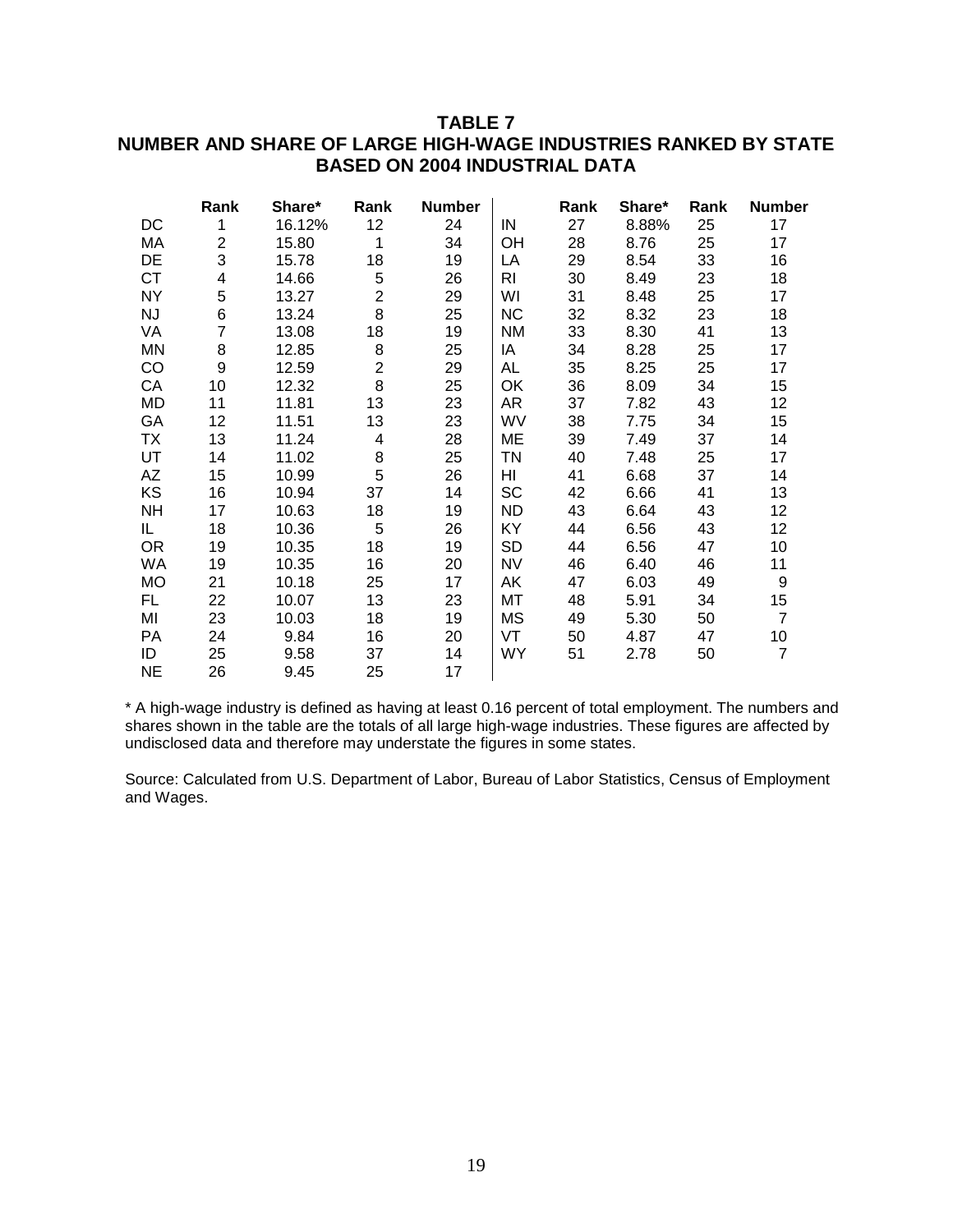# **TABLE 8 LARGE HIGH-WAGE INDUSTRIES IN 2004**

|                                                   | <b>Share of Total Employment*</b> |           |         |           |               |           |              |
|---------------------------------------------------|-----------------------------------|-----------|---------|-----------|---------------|-----------|--------------|
| <b>Largest Industries Nationally:</b>             | U.S.                              |           | Largest |           | <b>Second</b> |           | <b>Third</b> |
| <b>Offices of Physicians</b>                      | 1.55%                             | MN        | 2.23%   | WV        | 1.94%         | FL.       | 1.90%        |
| Corporate & Regional Managing Offices             | 1.24                              | <b>MN</b> | 2.35    | <b>MO</b> | 2.34          | МA        | 2.02         |
| <b>Offices of Lawyers</b>                         | 0.83                              | DC        | 4.91    | NΥ        | 1.45          | DE        | 1.13         |
| <b>Engineering Services</b>                       | 0.61                              | VA        | 1.36    | CO        | 1.26          | <b>MD</b> | 1.18         |
| Wholesale Trade Agents & Brokers                  | 0.49                              | <b>NH</b> | 1.20    | GA        | 0.89          | MN        | 0.85         |
| <b>Wired Telecommunications Carriers</b>          | 0.42                              | KS        | 1.64    | CO        | 1.03          | GA        | 0.73         |
| <b>Custom Computer Programming</b>                | 0.39                              | VA        | 1.14    | MD        | 0.95          | DC        | 0.68         |
| <b>Property &amp; Casualty Insurance Carriers</b> | 0.38                              | <b>NH</b> | 0.86    | OH        | 0.67          | WI        | 0.67         |
| <b>Research and Development</b>                   | 0.37                              | <b>NM</b> | 1.72    | DC        | 1.46          | ID        | 1.23         |
| <b>Computer Systems Design Services</b>           | 0.37                              | <b>VA</b> | 1.54    | MD        | 0.99          | DC        | 0.96         |
| <b>Health Insurance Carriers</b>                  | 0.26                              | <b>NE</b> | 0.85    | WI        | 0.57          | MN        | 0.55         |
| <b>Real Estate Credit</b>                         | 0.26                              | AZ        | 0.45    | СA        | 0.38          | <b>MD</b> | 0.38         |
| <b>Office Administrative Services</b>             | 0.25                              | KS        | 0.60    | DC        | 0.52          | <b>MD</b> | 0.39         |
| Life Insurance Carriers                           | 0.23                              | <b>CT</b> | 1.90    | IA        | 1.04          | <b>NE</b> | 0.52         |
| Securities Brokerage                              | 0.22                              | NY        | 0.96    | МA        | 0.70          | NH        | 0.46         |
| <b>Management Consulting</b>                      | 0.22                              | DC        | 0.87    | МA        | 0.63          | IL        | 0.54         |
| Data Processing and Hosting                       | 0.20                              | <b>NE</b> | 0.73    | RI        | 0.61          | IA        | 0.53         |
| <b>Computers and Peripherals Wholesale</b>        | 0.19                              | GA        | 0.41    | ТX        | 0.41          | МA        | 0.31         |
| <b>Software Publishers</b>                        | 0.18                              | <b>WA</b> | 1.45    | CO        | 0.64          | МA        | 0.60         |
| <b>Pharmaceutical Preparations Mftg</b>           | 0.17                              | <b>NJ</b> | 0.82    | IN        | 0.69          | <b>NC</b> | 0.44         |
| Semiconductor & Related Devices Mftg              | 0.17                              | ID        | 1.87    | 0R        | 1.56          | AZ        | 0.92         |
| Drugs and Sundries Wholesale                      | 0.17                              | DE        | 0.77    | <b>TN</b> | 0.34          | <b>NJ</b> | 0.31         |
| <b>Aircraft Manufacturing</b>                     | 0.16                              | KS        | 2.22    | GA        | 0.37          | AL        | 0.30         |
| <b>Other Selected Industries:</b>                 |                                   |           |         |           |               |           |              |
| <b>Credit Card Issuing</b>                        | 0.10                              | DE        | 3.62    | <b>SD</b> | 0.99          |           |              |
| Paper Mill                                        | 0.07                              | ME        | 1.12    |           |               |           |              |
| Aircraft Engine and Parts Manufacturing           | 0.06                              | СT        | 1.05    |           |               |           |              |
| Crude Petroleum & Nat. Gas Extraction             | 0.09                              | OK        | 0.91    | AK        | 0.85          | ТX        | 0.65         |
| <b>Public Relations Agencies</b>                  | 0.04                              | DC        | 0.87    |           |               |           |              |
| Motion Picture and Video Production               | 0.15                              | CA        | 0.82    |           |               |           |              |

\* Because of data withholding, some states with a large share in may be understated.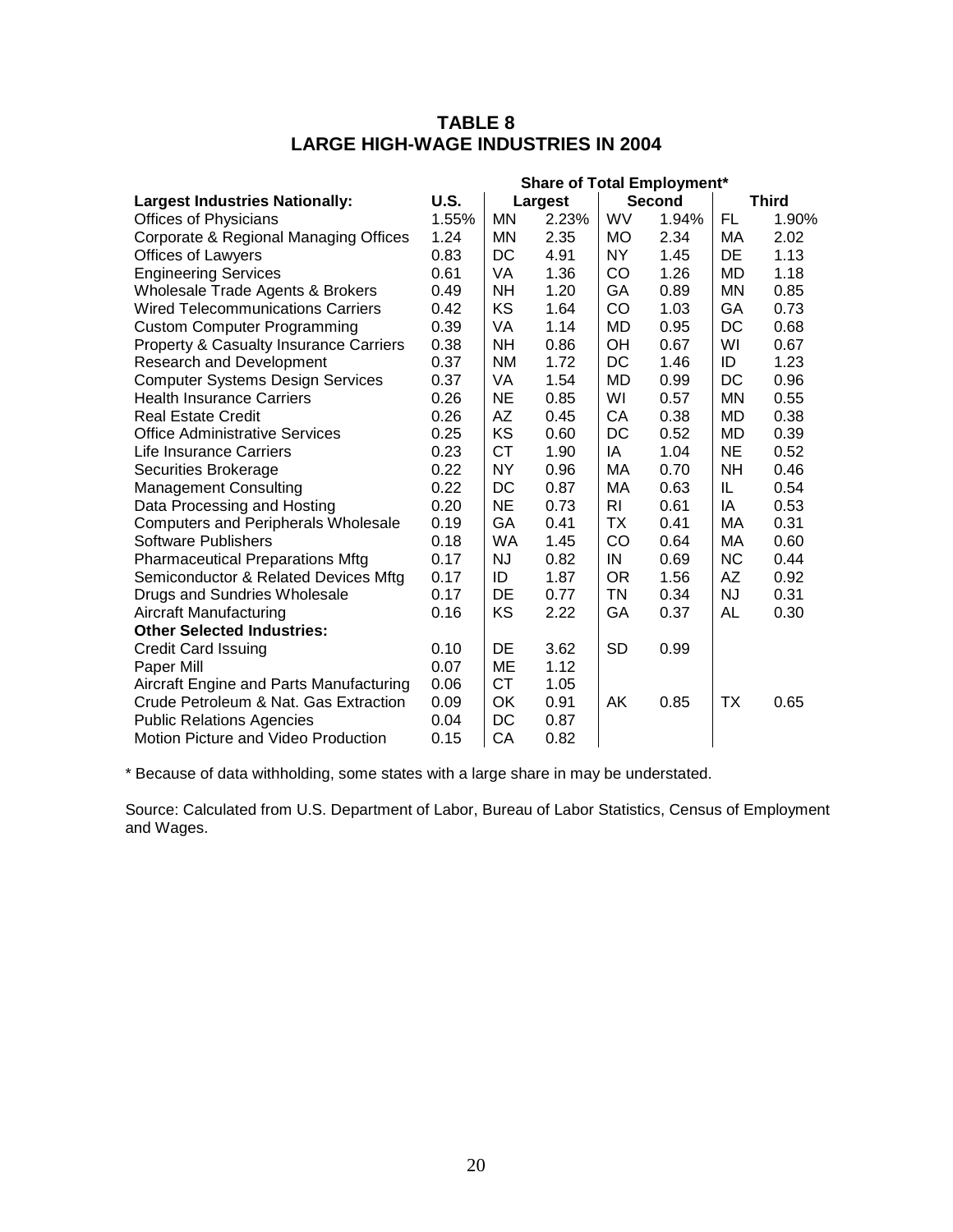### **HIGH-WAGE JOBS IN ARIZONA**

This section provides more detail on high-wage jobs in Arizona relative to the national average. Rather than looking only at the industrial dataset as in the prior section, the occupational dataset also is examined. However, because of the inability to distinguish between occupations with no employment and those in which employment was withheld, results from the occupational data may be misleading.

#### **Industrial Data**

Nationally, 190 industries had an average wage at least 50 percent higher than the overall average in 2004. Arizona had no employment in 20 (just more than 10 percent) of these industries, with 16 of these in the manufacturing sector. The others were in the mining, utilities, and transportation sectors. Most of these 20 industries were small nationally, as a group accounting for only 0.2 percent of all U.S. employment, and 1.5 percent of the national highwage employment, in 2004.

Due to the federal disclosure regulations, data were not disclosed for Arizona in 67 of the highwage industries. In order to compare high-wage employment in Arizona to the national average, the same 67 industries were deleted from the national list of high-wage industries. Nationally, these 67 industries accounted for 1.5 percent of all employment and nearly 10 percent of the high-wage employment.

The 123 disclosed (zero or non-zero employment) high-wage industries in Arizona accounted for 13.5 percent of all employment, marginally less than the national share of 13.6 percent. The average wage among these high-wage industries was 79 percent higher than the overall average in Arizona, a lesser differential than the national average of 91 percent. Thus, while the overall average wage was 6.9 percent lower in Arizona than the U.S. average, the average for the highwage industries was 12.8 percent less than the comparable national average.

Between 2001 and 2004, the number of high-wage jobs rose marginally (0.2 percent) in Arizona while the nation suffered a decrease of 4.0 percent. However, overall employment growth in Arizona (4.9 percent) exceeded the national average (–0.3 percent) by a greater degree. Thus, the high-wage share of total employment in Arizona fell slightly more between 2001 and 2004 than the national average (–0.6 percentage points in Arizona versus –0.4 points nationally).

The all-industry average wage in Arizona rose 1.0 percentage point more than the national average between 2001 and 2004. The average wage in the high-wage industries in Arizona had a marginally greater differential, rising 1.6 percentage points more than the U.S. average over the three years.

Thus, in 2004, a marginally lesser share of Arizona's employment was in high-wage industries and the average wage in these industries was further below the national average than the average of all jobs. Between 2001 and 2004, relative to the overall change in employment, Arizona's high-wage job growth was inferior to the national average. Relative to the overall change in average wage, the three-year change in average wage in the high-wage industries did slightly better in Arizona than the U.S. average.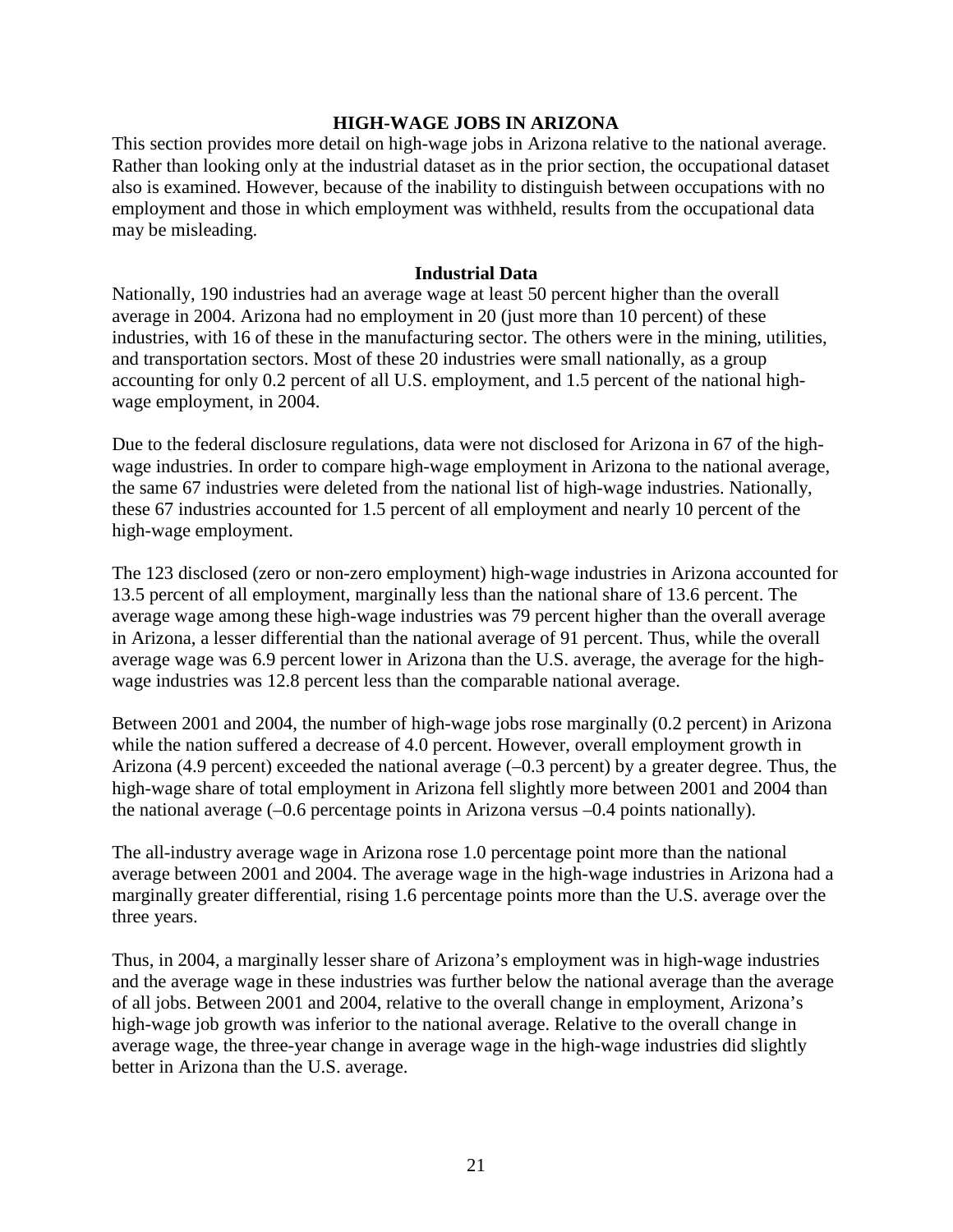In the majority of the 103 high-wage industries in which Arizona had employment, its sectoral share was less than the national average. The lesser shares in these industries, as well as in the 20 industries in which Arizona had no employment, more than offset the considerably higher shares in Arizona in certain industries, particularly semiconductor manufacturing. The industries with a sectoral share at least 0.10 different between Arizona and the national average are shown in Table 9.

Arizona's sectoral share was much higher than the national average in the semiconductor manufacturing industry and somewhat higher in certain other high-technology manufacturing industries and in a related wholesale trade industry. However, Arizona's shares were less than the U.S. average in some of the professional, scientific and technical services industries and in the corporate and regional managing offices industry.

In 91 of the 103 high-wage industries, the average wage in Arizona was less than the national average for that industry. In 37 industries, the average wage was more than 30 percent lower in Arizona; in only three industries was it more than 10 percent higher. Many of the industries with wide wage differentials had very little employment in Arizona. In these industries, the nature of the work done in Arizona may be considerably different from the national average.

Looking only at the 30 industries employing at least 3,175 (1 percent of all high-wage jobs) in Arizona in 2004, wages in the manufacturing and wholesale trade industries were close to the

# **TABLE 9 HIGH-WAGE INDUSTRIES WITH A DIFFERENCE IN SECTORAL SHARE OF AT LEAST 0.10 BETWEEN ARIZONA AND THE NATIONAL AVERAGE IN 2004**

| <b>Manufacturing</b>                                   |     |                                       |        |
|--------------------------------------------------------|-----|---------------------------------------|--------|
| Semiconductor and Related Devices                      | .75 | <b>Pharmaceutical Preparations</b>    | $-.14$ |
| Search and Navigation Instruments                      | .26 |                                       |        |
| <b>Aircraft Engines</b>                                | .21 |                                       |        |
| <b>Wholesale Trade</b>                                 |     |                                       |        |
| <b>Other Electronics</b>                               | .25 | Wholesale Trade Agents and Brokers    | $-.11$ |
| <b>Professional, Scientific and Technical Services</b> |     |                                       |        |
| <b>Management Consulting</b>                           | .20 | Research and Development              | $-25$  |
|                                                        |     | Offices of Lawyers                    | $-25$  |
|                                                        |     | <b>Custom Computer Programming</b>    | $-13$  |
| <b>Management of Companies</b>                         |     |                                       |        |
|                                                        |     | Corporate & Regional Managing Offices | -.36   |
| <b>Information</b>                                     |     |                                       |        |
|                                                        |     | Motion Picture and Video Production   | $-12$  |
| <b>Finance and Insurance</b>                           |     |                                       |        |
| <b>Real Estate Credit</b>                              | .19 | <b>Health Insurance Carriers</b>      | $-19$  |
| <b>Credit Card Issuing</b>                             | .18 |                                       |        |
| <b>Construction</b>                                    |     |                                       |        |
| <b>Land Subdivision</b>                                | .17 |                                       |        |
|                                                        |     |                                       |        |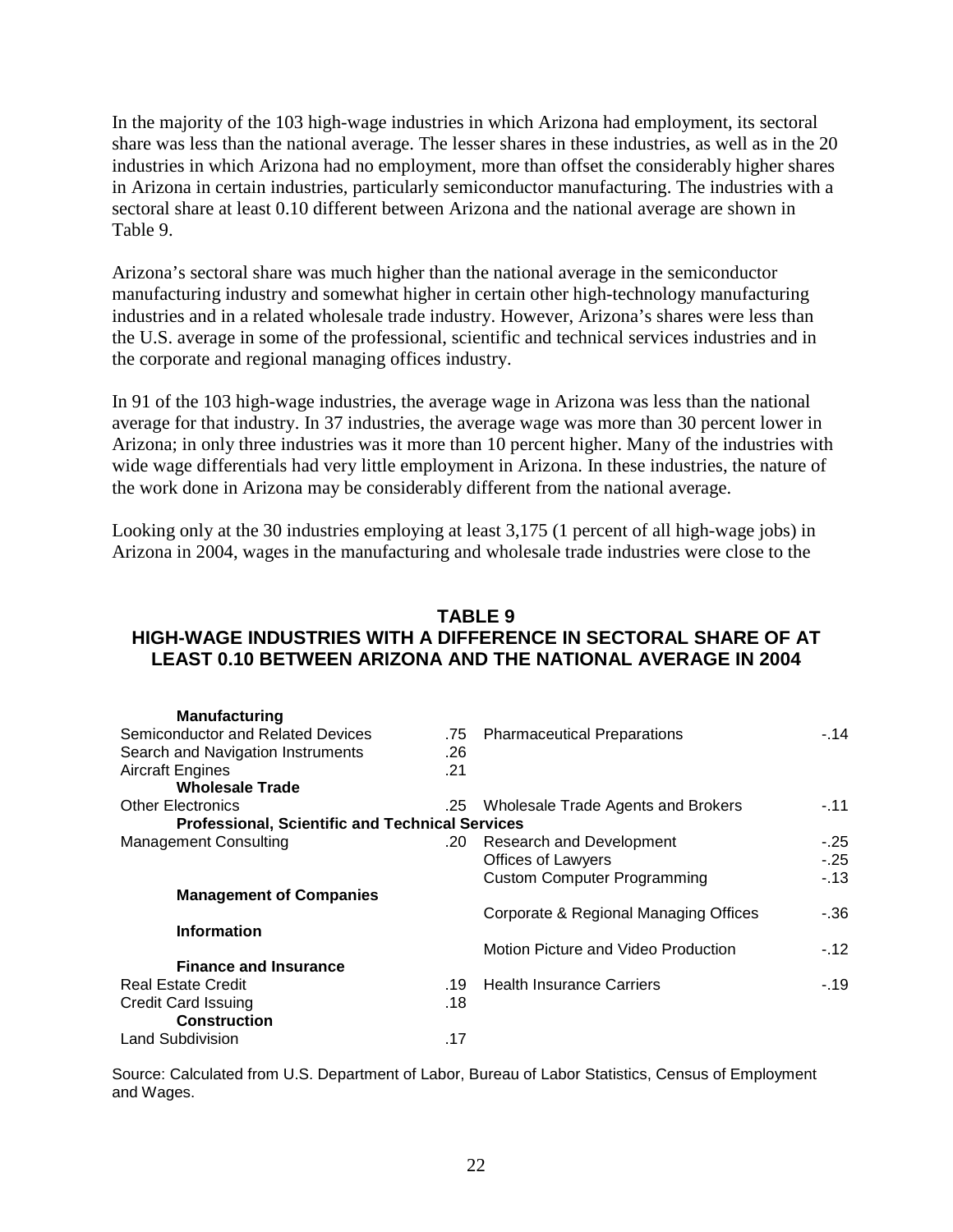national average. In the other sectors, however, wages in most of the large industries were considerably less than the national average, particularly in the information sector.

In Table 10, Arizona is compared to the nation in each of the 23 industries that made up at least 1 percent of the nation's high-wage jobs in 2004 and in nine additional industries that accounted for at least 1 percent of Arizona's high-wage jobs. Overall, Arizona's employment made up 1.82 percent of the national average; Arizona's share of the nation's high-wage jobs was 1.81 percent.

# **TABLE 10**

# **THE LARGEST HIGH-WAGE INDUSTRIES IN THE NATION AND IN ARIZONA, 2004**

|                                                 | <b>Employment in</b><br><b>Thousands</b> |           | <b>AZ</b>     | <b>U.S.</b><br>Average | <b>AZ</b><br>Wage |
|-------------------------------------------------|------------------------------------------|-----------|---------------|------------------------|-------------------|
|                                                 |                                          |           | <b>Share</b>  |                        |                   |
|                                                 |                                          |           | of U.S.       | Wage in                | <b>Ratio to</b>   |
| <b>Large Industries Nationally</b>              | <b>U.S.</b>                              | <b>AZ</b> | <b>Employ</b> | <b>Thousands</b>       | <b>U.S.</b>       |
| <b>Offices of Physicians</b>                    | 2,010                                    | 38.0      | 1.89%         | \$64.6                 | 1.02              |
| Corporate, Subsidiary & Regional Offices        | 1,604                                    | 20.6      | 1.29          | 77.8                   | 0.88              |
| <b>Offices of Lawyers</b>                       | 1,073                                    | 13.7      | 1.28          | 68.8                   | 0.99              |
| <b>Engineering Services</b>                     | 787                                      | 15.2      | 1.93          | 65.8                   | 0.99              |
| <b>Wholesale Trade Agents and Brokers</b>       | 637                                      | 9.1       | 1.42          | 63.3                   | 0.92              |
| <b>Wired Telecommunications Carriers</b>        | 538                                      | 10.5      | 1.94          | 68.2                   | 0.78              |
| <b>Custom Computer Programming Services</b>     | 504                                      | 6.1       | 1.21          | 80.6                   | 0.80              |
| <b>Property and Casualty Insurance Carriers</b> | 494                                      | 7.8       | 1.57          | 61.3                   | 0.87              |
| <b>Research and Development</b>                 | 480                                      | 2.9       | 0.61          | 80.8                   | 0.77              |
| <b>Computer Systems Design Services</b>         | 475                                      | 6.8       | 1.44          | 78.0                   | 0.83              |
| <b>Health Insurance Carriers</b>                | 342                                      | 1.7       | 0.50          | 59.8                   | 0.95              |
| <b>Real Estate Credit</b>                       | 338                                      | 10.5      | 3.12          | 73.1                   | 0.90              |
| <b>Office Administrative Services</b>           | 326                                      | 7.6       | 2.34          | 61.6                   | 0.74              |
| Life Insurance Carriers                         | 297                                      | 3.7       | 1.24          | 68.9                   | 0.87              |
| Securities Brokerage                            | 290                                      | 5.6       | 1.93          | 165.3                  | 0.46              |
| <b>Management Consulting</b>                    | 289                                      | 9.8       | 3.40          | 77.4                   | 0.81              |
| Data Processing and Hosting                     | 265                                      | 5.1       | 1.92          | 61.9                   | 0.78              |
| <b>Computers and Peripherals Wholesale</b>      | 241                                      | 5.0       | 2.07          | 91.3                   | 0.95              |
| Software Publishing                             | 235                                      | 3.5       | 1.50          | 95.5                   | 0.67              |
| <b>Pharmaceutical Preparations Mftg</b>         | 225                                      | 0.8       | 0.35          | 84.8                   | 0.67              |
| Semiconductor & Related Devices Mftg            | 220                                      | 21.6      | 9.78          | 88.0                   | 1.01              |
| Drugs and Sundries Wholesale                    | 217                                      | 4.0       | 1.83          | 77.0                   | 1.02              |
| Aircraft Manufacturing                          | 207                                      | 5.2       | 2.49          | 73.5                   | 0.95              |
| <b>Other Large Industries in Arizona</b>        |                                          |           |               |                        |                   |
| <b>Other Electronic Wholesale</b>               | 165                                      | 8.9       | 5.37          | 72.0                   | 1.01              |
| Search & Navigation Instrument Mftg             | 149                                      | 8.8       | 5.90          | 80.1                   | 1.04              |
| <b>Credit Card Issuing</b>                      | 125                                      | 6.5       | 5.19          | 69.6                   | 0.71              |
| <b>Aircraft Engine Manufacturing</b>            | 78                                       | 6.4       | 8.14          | 66.9                   | 0.99              |
| <b>Land Subdivision</b>                         | 87                                       | 5.6       | 6.46          | 59.5                   | 1.07              |
| Mortgage Loan Brokers                           | 128                                      | 4.0       | 3.14          | 60.1                   | 1.00              |
| <b>Architectural Services</b>                   | 184                                      | 3.7       | 2.02          | 59.8                   | 0.92              |
| <b>Wireless Telecommunications</b>              | 167                                      | 3.7       | 2.21          | 62.2                   | 0.76              |
| <b>Internet Service Providers</b>               | 105                                      | 3.2       | 3.04          | 86.1                   | 0.47              |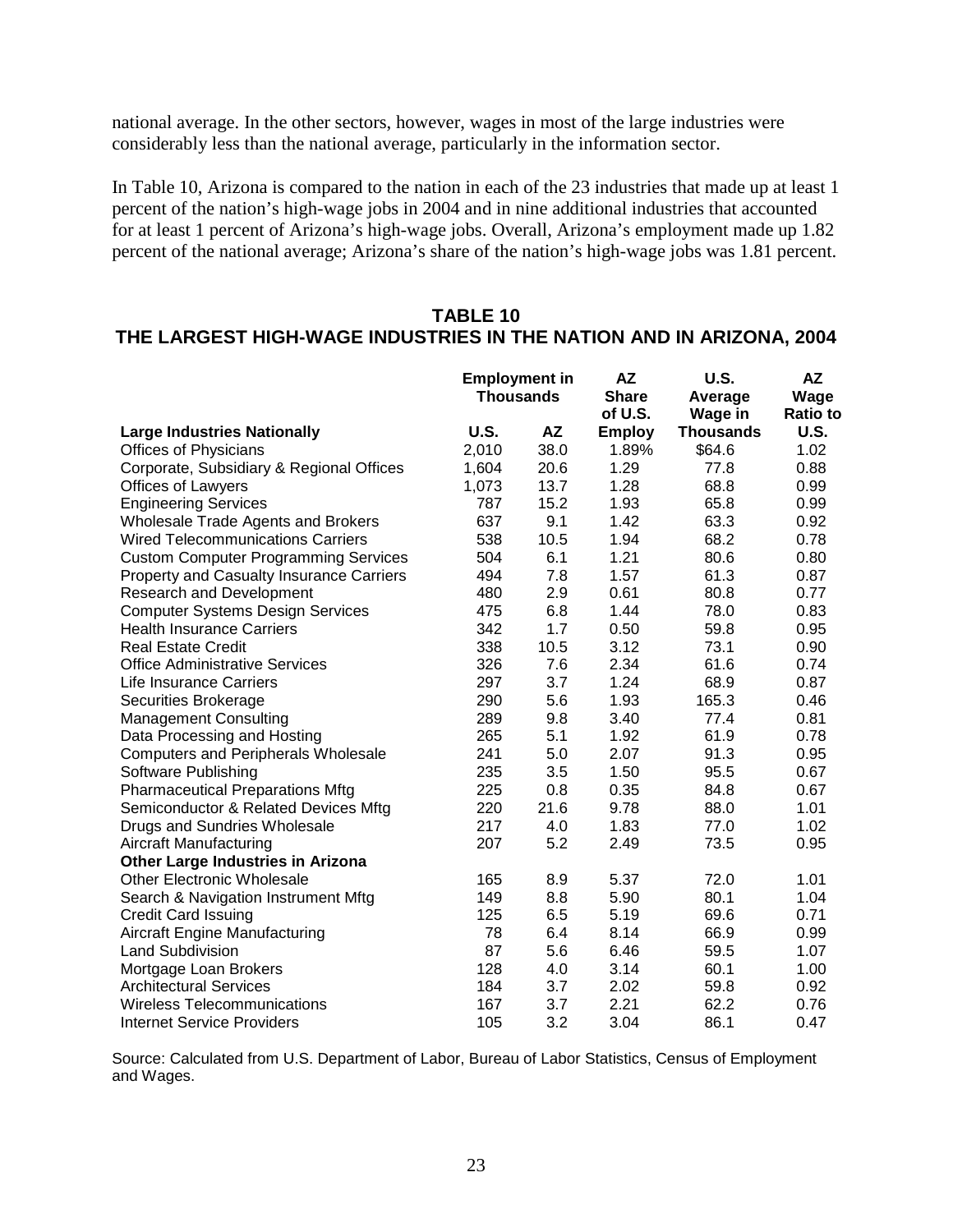In three of five of the nation's largest high-wage industries, and in eight of the 11 largest, Arizona's employment share was well below this average. In all but one of the 20 largest national high-wage industries, Arizona's average wage was less than the national average — by at least 10 percent in 14 of the 20 industries.

In contrast, nearly 10 percent of the nation's semiconductor manufacturing employment was in Arizona in 2004, with the average wage in Arizona marginally higher than the U.S. average. Similarly, Arizona accounted for more than 5 percent of the nation's employment in five highwage industries that made up more than 1 percent of Arizona's high-wage jobs but less than 1 percent nationally. In all but one of these industries, the average wage in Arizona was comparable to the national average.

Arizona's shares of national employment in some of these high-wage industries are shown in Chart 2, organized by sector. The vertical line displays Arizona's overall 1.82 percent share of employment (the state's share of the nation's population in 2004 was 1.95 percent). A share of 4 percent in the chart corresponds to a share of 4 or more.

The share of total employment in disclosed industries that paid at least 50 percent more than the overall average wage in 2004 was very nearly equal to the national average in Arizona and ranked 17th among the states. The high-wage end of the employment distribution, which accounted for less than one-in-seven jobs, provides a more favorable impression of Arizona's job quality than that based on all employment. Overall industrial job quality in Arizona in 2004 was 1.6 percent less than the national average, ranking 23rd. Thus, Arizona's subpar job quality is not due to a scarcity of high-wage jobs, but instead results from lesser job quality in the remainder of the employment distribution. In particular, Arizona has many very low-wage jobs that serve tourists and seasonal residents.

In turn, the low overall wage in Arizona — 7 percent less than the U.S. average — primarily results from factors other than job quality. As seen above, the state's average wage in 2004 was less than the national average in the vast majority of industries.

#### **Occupational Data**

Because of the problem noted earlier in not being able to distinguish between an occupation with missing data and one with no employment, comparisons between Arizona and the nation in this subsection must be interpreted cautiously. Any occupation not available for Arizona was deleted from the national dataset, and balance of occupational group categories were deleted from both the state and national datasets. The result may be to understate the amount of high-wage employment nationally relative to Arizona, since some of the deleted occupations may have no employment in Arizona but employment nationally.

Nationally, 160 occupations (including a few balance of group categories) had an average wage at least 50 percent higher than the overall average in 2004. In Arizona, only 111 categories were available. Deleting the balance of group categories resulted in 105 occupations in Arizona being compared to the national average. It is not known how many of the 43 occupations missing from the Arizona dataset had no employment versus undisclosed employment and therefore how much the deletion of these occupations from the national dataset inappropriately lowered the national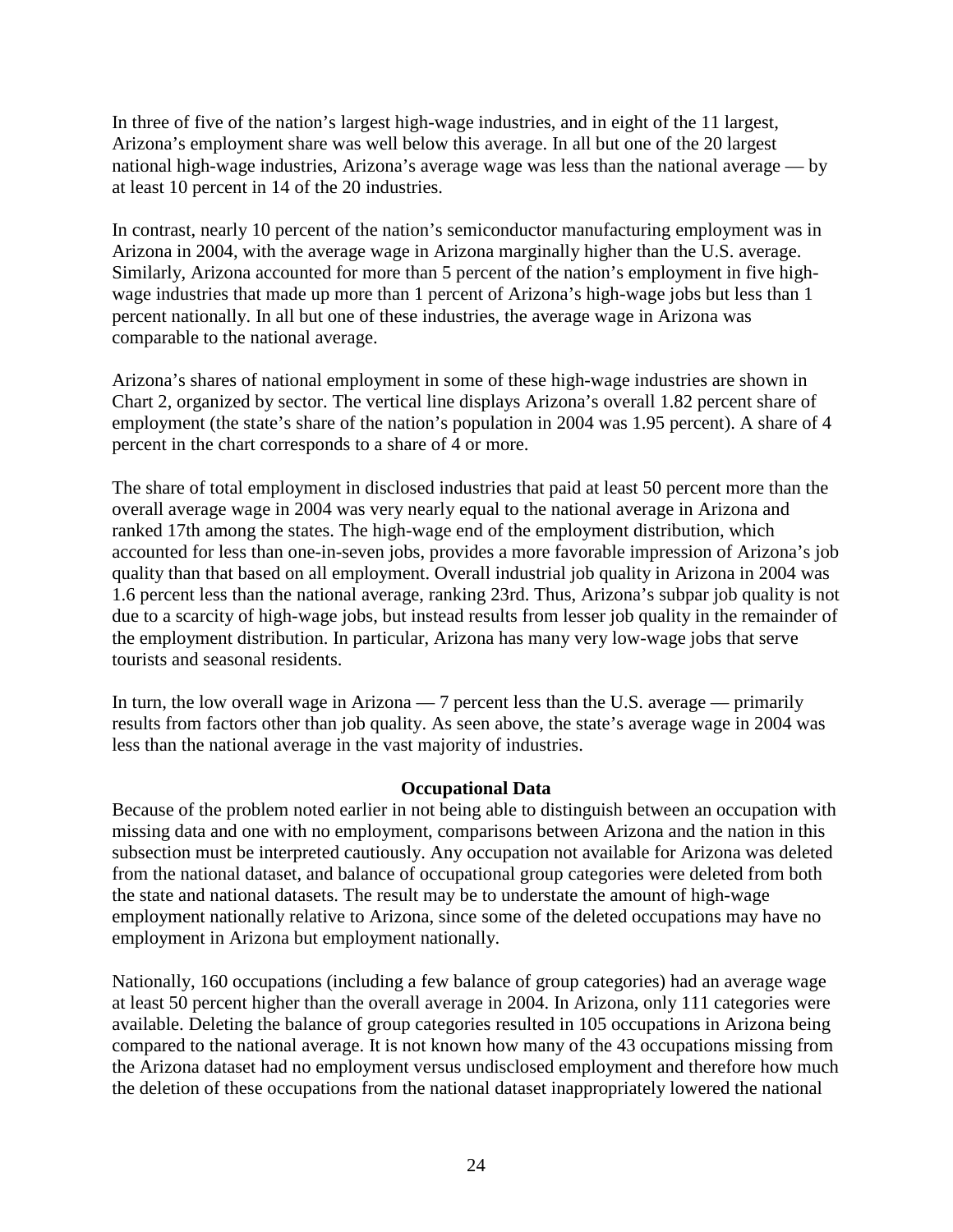

### **CHART 2 SELECTED HIGH-WAGE INDUSTRIES ARIZONA SHARE OF NATIONAL EMPLOYMENT, 2004**

Notes: Five industries in the chart have a share of at least 4.0. The vertical line represents the state's overall employment share of 1.82 percent. Arizona's population accounts for 1.95 percent of the national total.

Source: Calculated from U.S. Department of Labor, Bureau of Labor Statistics, Census of Employment and Wages.

figures. After the deletion, the national high-wage employment total was 21 percent less than the total before the deletions.

The 105 disclosed high-wage occupations accounted for nearly 12 percent of all employment in Arizona, a little more than the national share of 11.4 percent. The average wage among these high-wage occupations was 102 percent greater than the overall average in Arizona, a lesser differential than the national average of 111 percent.

Between 2001 and 2004, the number of high-wage jobs rose 4.1 percent in Arizona while the nation suffered a decrease of 0.7 percent. However, overall employment growth in Arizona (6.3 percent) exceeded the national average (0.9 percent) by a greater degree. Thus, the high-wage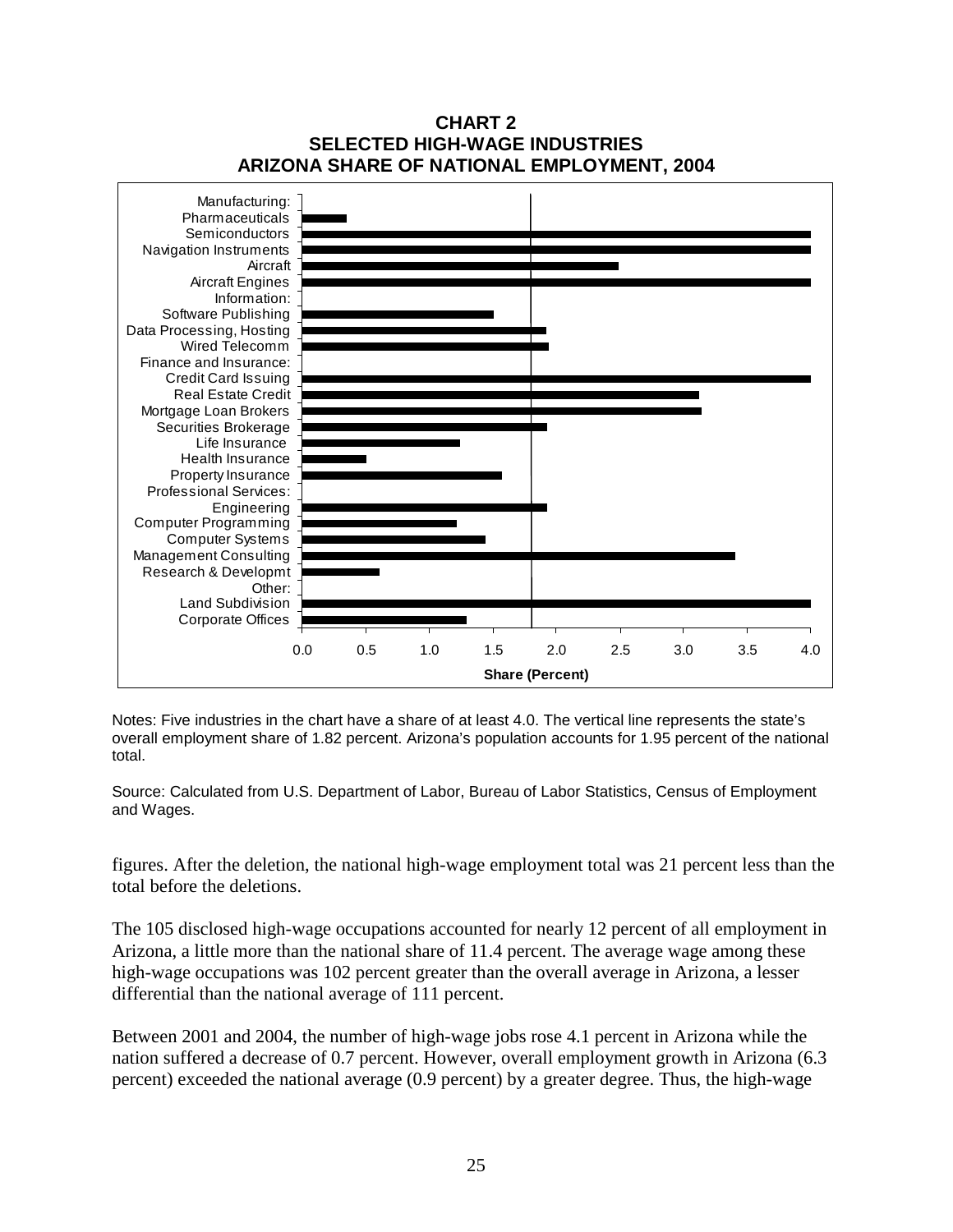share of total employment in Arizona fell slightly between 2001 and 2004 while the national average share rose marginally.

The all-occupation average wage in Arizona rose 1.6 percentage points less than the national average between 2001 and 2004. The average wage in the high-wage occupations advanced more than the overall figure both nationally and in Arizona. However, the differential in the percentage increase between all jobs and high-wage jobs was less in Arizona than the national average.

Thus, in 2004, a slightly greater share of Arizona's jobs were in high-wage occupations, but the average wage in these occupations was further below the national average than the average of all jobs. Between 2001 and 2004, relative to the overall change in employment, Arizona's highwage job growth was inferior to the national average. Relative to the overall change in average wage, the three-year change in average wage in the high-wage industries was less in Arizona than the U.S. average.

The number of high-wage occupations with a larger employment share in Arizona than the national average was about equal to the number with a lower share. In only a few occupations was the sectoral share at least 0.10 different between Arizona and the national average and in only one was the differential greater than 0.2: Arizona's share was higher in the wholesale sales representatives for technical and scientific products, electrical engineers, electronics engineers, and management analysts occupations, but was less in the general and operations managers (by .27) and computer systems analysts occupations.

In 99 of the 105 high-wage occupations, the average wage in Arizona was less than the national average for that occupation. In 17 occupations, the average wage was more than 20 percent lower in Arizona; in only three occupations was it more than 10 percent higher: loan officers, general practitioner physicians, and dental hygienists.

Looking only at the 33 occupations employing at least 2,850 (1 percent of all high-wage jobs) in Arizona in 2004, wages in the architecture and engineering group were close to the national average. In the other groups, however, wages in most of the large occupations were considerably less than the national average, particularly in the sales group.

In Table 11, Arizona is compared to the nation in each of the 33 industries that made up at least 1 percent of the nation's high-wage jobs in 2004 and in four additional industries that accounted for at least 1 percent of Arizona's high-wage jobs. Overall, Arizona's employment made up 1.84 percent of the national average; Arizona's share of the nation's high-wage jobs was 1.92 percent. The state's employment share was not substantially different from this figure in the majority of occupations. In all but three of the 33 largest national high-wage occupations, Arizona's average wage was less than the national average — by at least 10 percent in 16 of the occupations.

Arizona's shares of national employment in some of these high-wage occupations are shown in Chart 3, organized by occupational group. The vertical line displays Arizona's overall 1.84 percent share of employment (the state's share of the nation's population in 2004 was 1.95 percent). In the majority of the selected high-wage occupations, Arizona's share was above average, but Arizona's share in 2004 was below average in each of the computer occupations.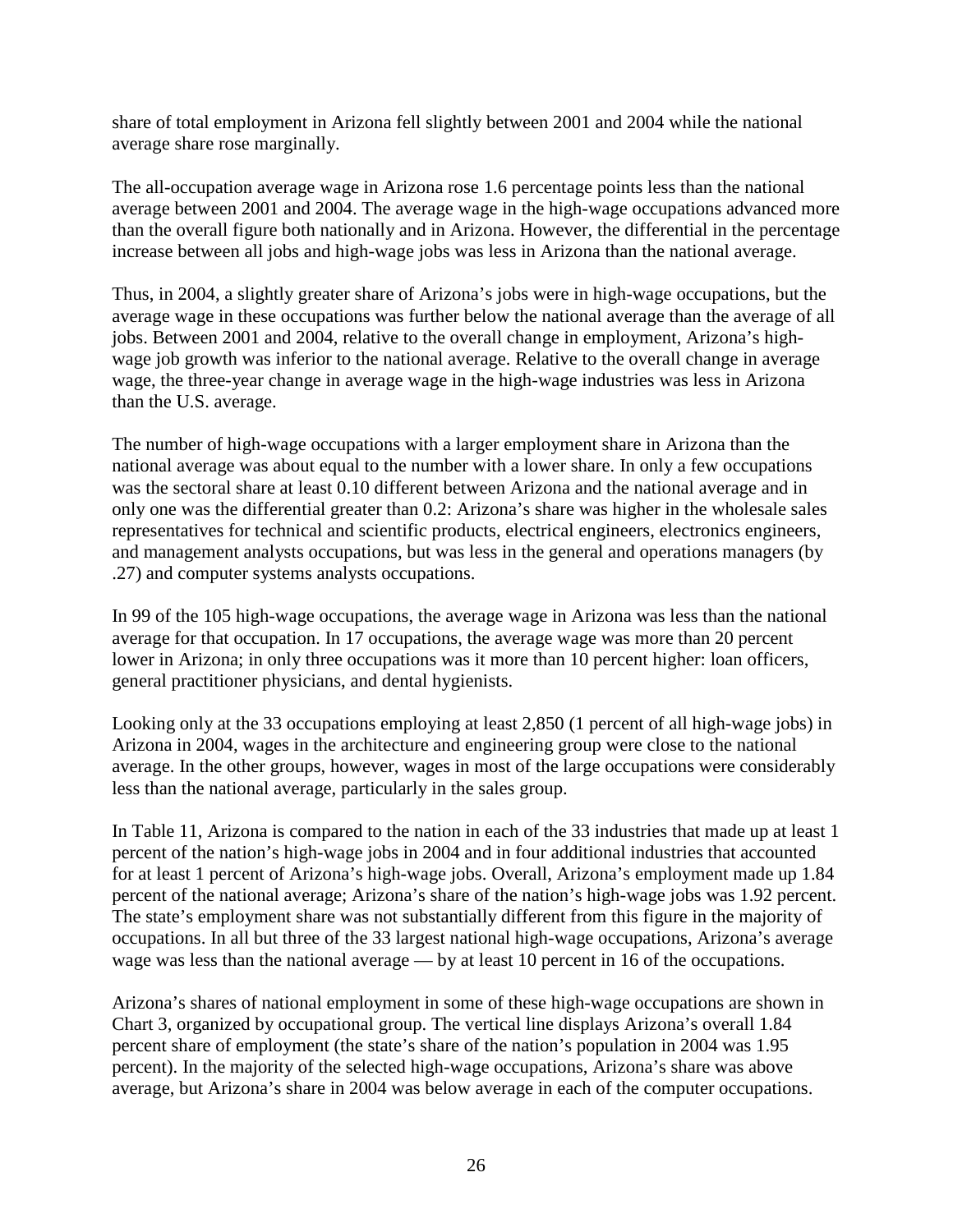# **TABLE 11 THE LARGEST HIGH-WAGE OCCUPATIONS IN THE NATION AND IN ARIZONA, 2004**

|                                             | <b>Employment in</b><br><b>Thousands</b> |           | <b>AZ</b><br><b>Share</b> | <b>U.S.</b><br>Average | AZ<br>Wage      |
|---------------------------------------------|------------------------------------------|-----------|---------------------------|------------------------|-----------------|
|                                             |                                          |           |                           |                        |                 |
|                                             |                                          |           | of U.S.                   | Wage in                | <b>Ratio to</b> |
| <b>Large Occupations Nationally</b>         | <b>U.S.</b>                              | <b>AZ</b> | <b>Employ</b>             | <b>Thousands</b>       | U.S.            |
| <b>General and Operations Managers</b>      | 1,704                                    | 24.8      | 1.46%                     | \$93.6                 | 0.91            |
| <b>Accountants and Auditors</b>             | 1,008                                    | 20.7      | 2.05                      | 57.2                   | 0.88            |
| Lawyers                                     | 528                                      | 8.3       | 1.57                      | 110.6                  | 0.85            |
| <b>Computer Systems Analysts</b>            | 497                                      | 6.3       | 1.27                      | 69.5                   | 0.94            |
| <b>Financial Managers</b>                   | 489                                      | 10.7      | 2.19                      | 94.2                   | 0.84            |
| Software Engineers, Applications            | 440                                      | 7.5       | 1.70                      | 78.6                   | 0.91            |
| <b>Management Analysts</b>                  | 425                                      | 10.4      | 2.44                      | 73.5                   | 0.92            |
| <b>Computer Programmers</b>                 | 396                                      | 6.2       | 1.56                      | 66.5                   | 0.89            |
| Wholesale Representatives, Technical        | 383                                      | 11.1      | 2.90                      | 67.7                   | 0.74            |
| <b>Chief Executives</b>                     | 335                                      | 7.1       | 2.11                      | 140.9                  | 0.94            |
| <b>Computer Software Engineers, Systems</b> | 321                                      | 4.9       | 1.52                      | 83.5                   | 0.92            |
| Sales Managers                              | 318                                      | 7.8       | 2.45                      | 97.0                   | 0.84            |
| Loan Officers                               | 305                                      | 7.4       | 2.43                      | 59.5                   | 1.26            |
| Supervisors - Non-retail Sales              | 303                                      | 5.9       | 1.94                      | 72.1                   | 0.83            |
| <b>Insurance Sales Agents</b>               | 284                                      | 6.8       | 2.38                      | 56.3                   | 0.90            |
| <b>Information Systems Managers</b>         | 264                                      | 4.4       | 1.67                      | 100.1                  | 0.90            |
| <b>Computer Systems Administrators</b>      | 263                                      | 3.8       | 1.45                      | 62.3                   | 0.95            |
| <b>Financial Services Sales Agents</b>      | 249                                      | 3.9       | 1.58                      | 87.5                   | 0.83            |
| <b>Administrative Services Managers</b>     | 249                                      | 5.1       | 2.04                      | 68.1                   | 0.81            |
| <b>Health Services Managers</b>             | 228                                      | 4.9       | 2.16                      | 75.8                   | 0.87            |
| Pharmacists                                 | 226                                      | 3.8       | 1.69                      | 86.9                   | 0.99            |
| <b>Civil Engineers</b>                      | 226                                      | 4.2       | 1.86                      | 68.3                   | 0.98            |
| <b>Mechanical Engineers</b>                 | 219                                      | 5.8       | 2.63                      | 69.5                   | 1.03            |
| Education Administrators, El/Secondary      | 209                                      | 3.3       | 1.58                      | 76.1                   | 0.88            |
| <b>Construction Managers</b>                | 189                                      | 3.7       | 1.97                      | 80.1                   | 0.92            |
| <b>Engineering Managers</b>                 | 189                                      | 4.8       | 2.54                      | 104.2                  | 0.98            |
| <b>Industrial Engineers</b>                 | 185                                      | 2.9       | 1.57                      | 67.8                   | 0.98            |
| <b>Market Research Analysts</b>             | 184                                      | 2.8       | 1.51                      | 64.1                   | 0.85            |
| <b>Financial Analysts</b>                   | 181                                      | 3.4       | 1.85                      | 71.3                   | 0.80            |
| Data Communications Analysts                | 177                                      | 2.8       | 1.58                      | 64.1                   | 0.93            |
| <b>Marketing Managers</b>                   | 172                                      | 3.5       | 2.05                      | 100.0                  | 0.80            |
| Dental Hygienists                           | 158                                      | 2.6       | 1.62                      | 59.8                   | 1.16            |
| <b>Industrial Production Managers</b>       | 156                                      | 1.9       | 1.21                      | 80.6                   | 0.99            |
| <b>Other Large Occupations in Arizona</b>   |                                          |           |                           |                        |                 |
| <b>Electrical Engineers</b>                 | 147                                      | 5.7       | 3.84                      | 75.5                   | 0.98            |
| <b>Electronics Engineers</b>                | 133                                      | 4.9       | 3.69                      | 78.6                   | 0.93            |
| Aerospace Engineers                         | 80                                       | 3.2       | 4.06                      | 83.6                   | 1.03            |
| <b>Credit Analysts</b>                      | 64                                       | 2.9       | 4.53                      | 57.6                   | 0.76            |

Source: Calculated from U.S. Department of Labor, Bureau of Labor Statistics, Occupational Employment Statistics.